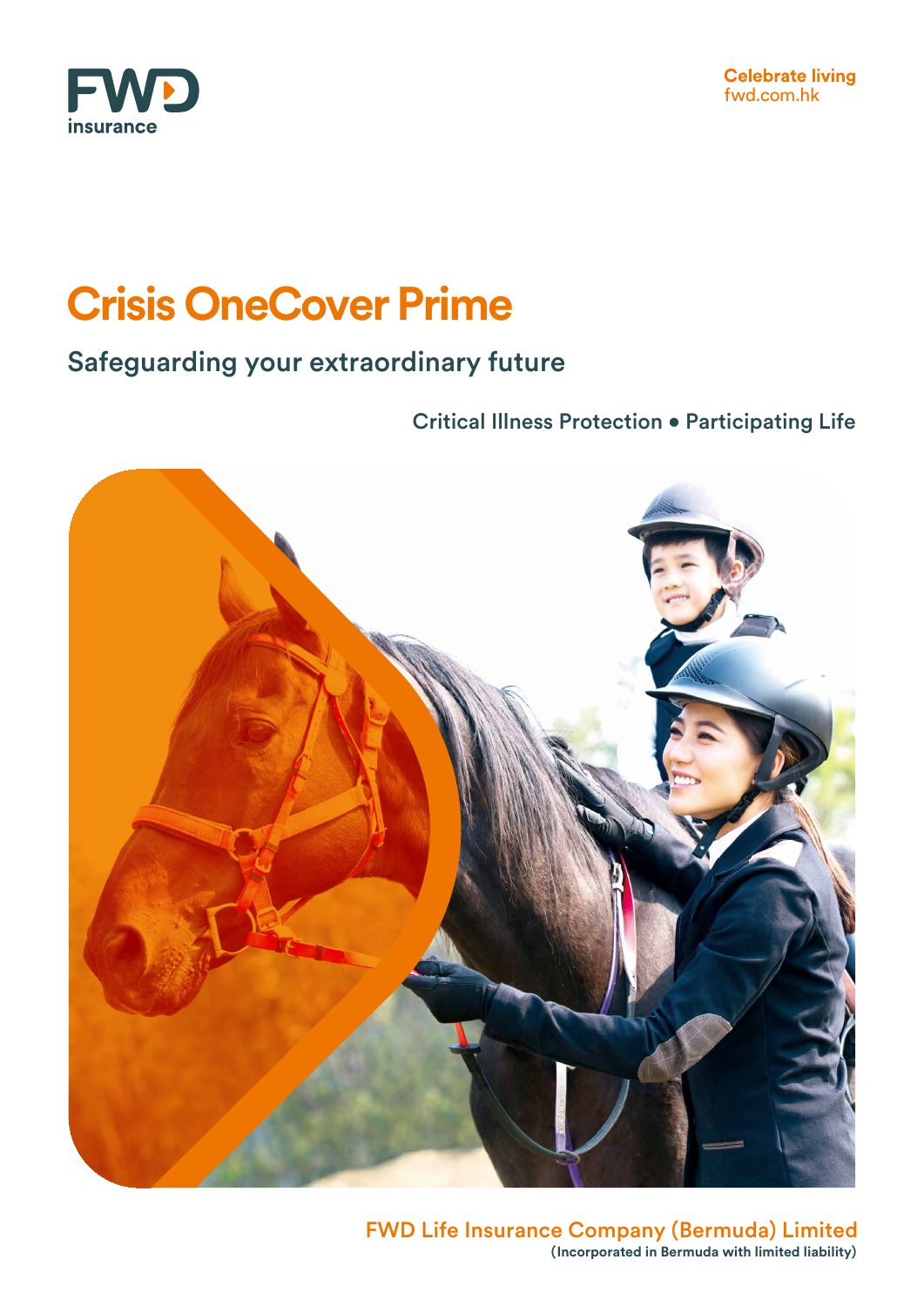# **Crisis OneCover Prime**

The emergence of unknown infectious diseases (such as SARS and COVID-19) and unexpected illness may bring a huge impact on your living, and substantial medical expenses may disrupt your life.

FWD's Crisis OneCover Prime ("the Plan") is first-in-Hong Kong<sup>+</sup> protection plan which covers defined and undefined/ unknown disease based on the level of severity and is designed to help take the uncertainty out of your life journey while supporting you with a team of professionals, so that every step of the way is a giant step in the right direction!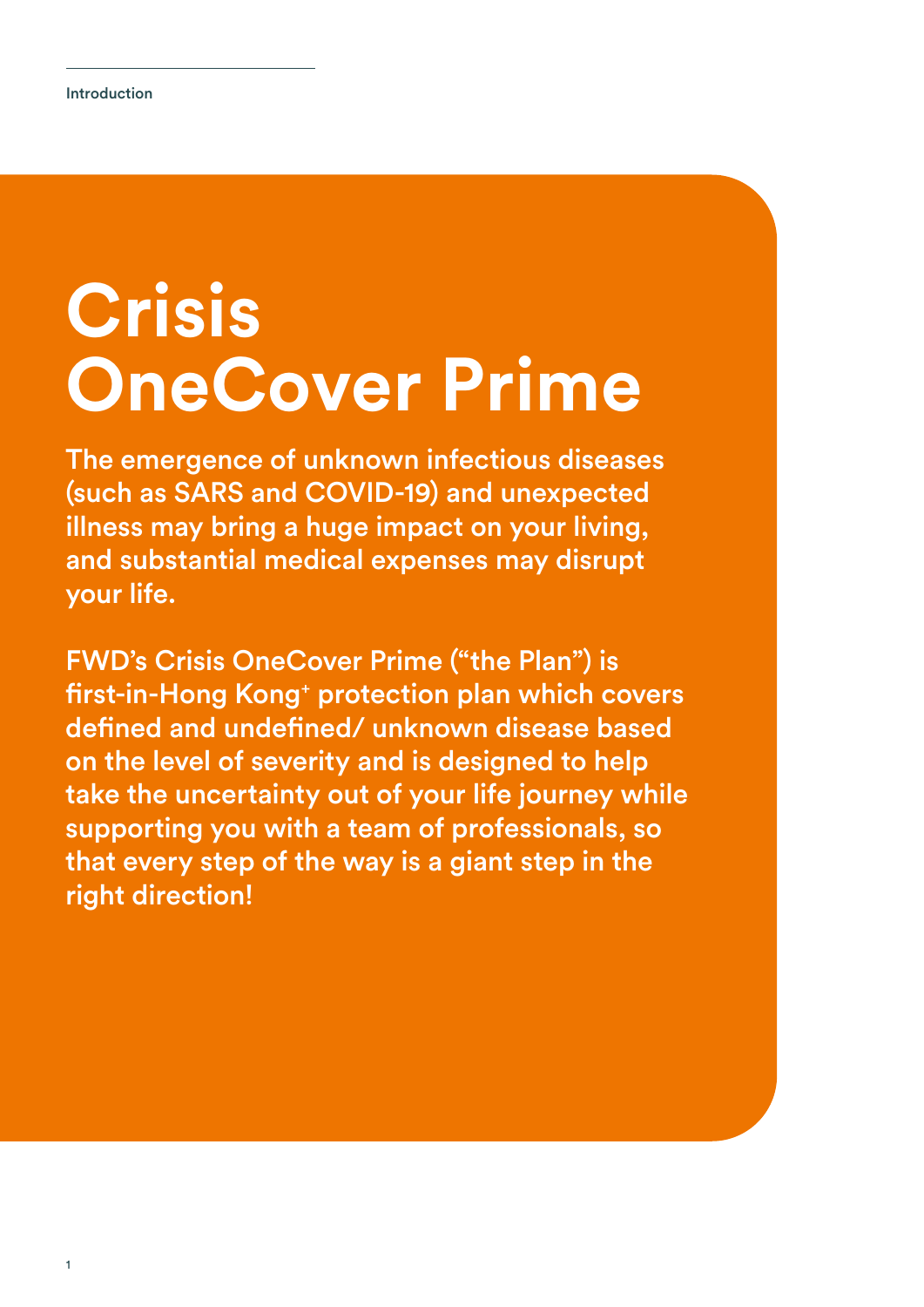For you and your loved ones, the best is yet to come. To make sure nothing stands between you and the wonderful life you deserve, you need comprehensive protection that will empower you to face any challenges that may lie ahead with confidence.

An all-in-one, future-proof plan that's with you all the way to suit your needs in different stages:

| What you can get from the Plan                                                                                                                                                                                                                                                                                                                                                                                                    |
|-----------------------------------------------------------------------------------------------------------------------------------------------------------------------------------------------------------------------------------------------------------------------------------------------------------------------------------------------------------------------------------------------------------------------------------|
| . 0.2% of the Initial Sum Insured and once for every 2 policy<br>years, up to 10 policy years as Health Screening Benefit <sup>1</sup>                                                                                                                                                                                                                                                                                            |
| • Crisis Cover Series - PREMIER THE ONEcierge One<br>Team Health Management ("PREMIER THE ONEcierge") <sup>2</sup> ,<br>a service that arranges for the best-suited doctor to follow<br>up on the case<br>Crisis Cover series means Crisis VCover, Crisis OneCover, Crisis<br>OneCover Prime and other selected critical illness insurance plan(s) as<br>specified by FWD from time to time.                                      |
|                                                                                                                                                                                                                                                                                                                                                                                                                                   |
| What you can get from the Plan                                                                                                                                                                                                                                                                                                                                                                                                    |
| • A sum equivalent to 20% of Initial Sum Insured would be<br>paid as Critical Medical Care Benefit <sup>3,4</sup><br>• A sum equivalent to 50% of Initial Sum Insured would be<br>paid as Life Impact Benefit <sup>3,5</sup>                                                                                                                                                                                                      |
| • 25% of the Initial Sum Insured would be paid with<br>non-guaranteed accumulated Annual Dividends and<br>interest (if any) <sup>6</sup> and proportionate Special Bonus (if any) <sup>7</sup><br>as Crisis Benefit for Serious Diseases <sup>3,8</sup>                                                                                                                                                                           |
| . 100% of the Initial Sum Insured would be paid with<br>non-guaranteed accumulated Annual Dividends and<br>interest (if any) <sup>6</sup> and Special Bonus (if any) <sup>7</sup> as Crisis<br><b>Benefit for Major Crises<sup>3</sup></b><br>• Additional Coverage Benefit <sup>9</sup> (if the Colorectal Cancer is<br>diagnosed within the first 15 policy years)<br>• Additional Benefit for Designated Cancers <sup>10</sup> |
|                                                                                                                                                                                                                                                                                                                                                                                                                                   |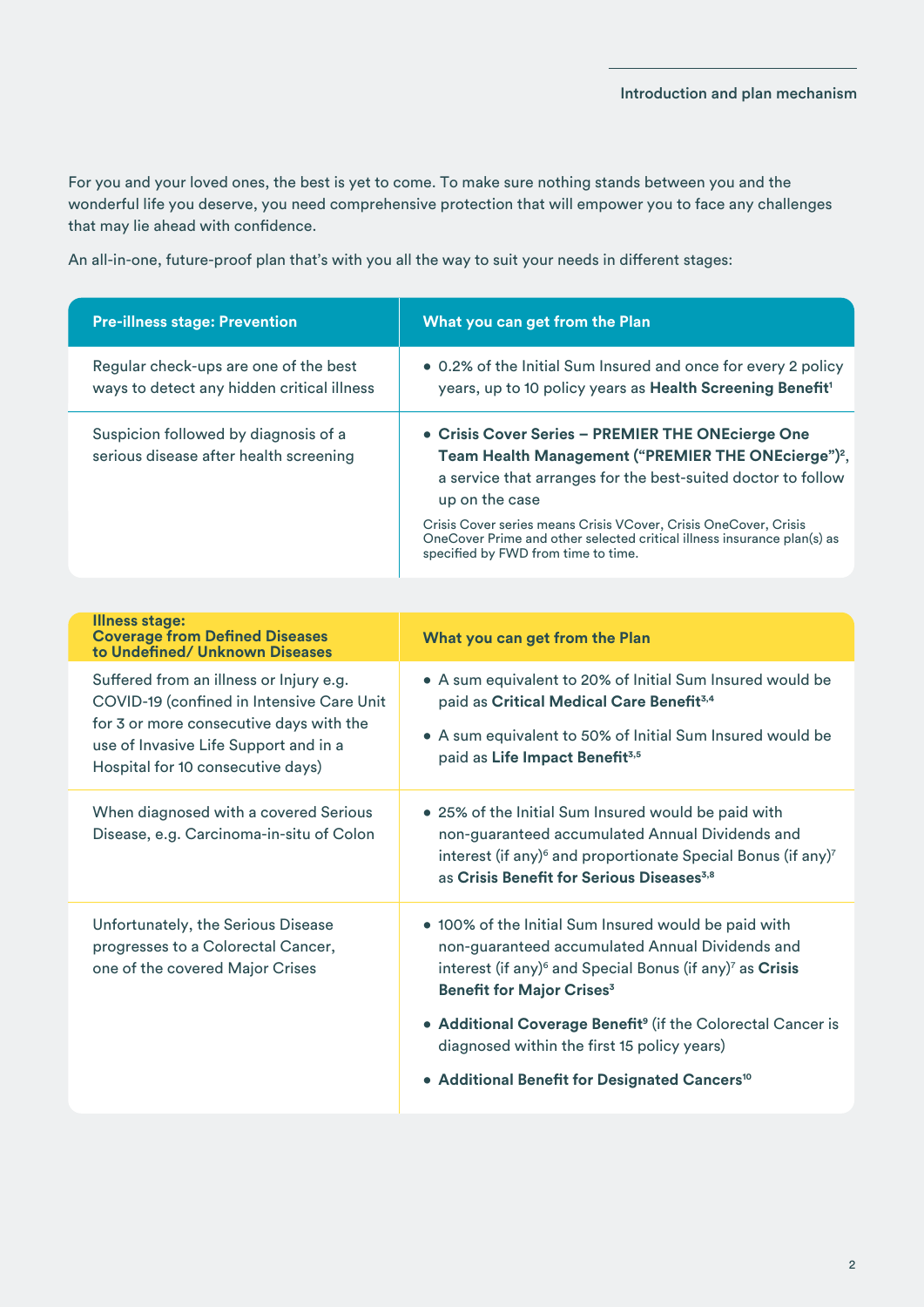| <b>Post-illness stage:</b><br><b>Continuous Protection and Care</b>                                                                                                                                                            | What you can get from the Plan                                                                                                                                                                                                                                                                                                                             |
|--------------------------------------------------------------------------------------------------------------------------------------------------------------------------------------------------------------------------------|------------------------------------------------------------------------------------------------------------------------------------------------------------------------------------------------------------------------------------------------------------------------------------------------------------------------------------------------------------|
| Confined in an Intensive Care Unit for 3 or<br>more consecutive days with the use of<br>Invasive Life Support due to Colorectal<br>Cancer within one year after the date of<br>First Confirmed Diagnosis of the same<br>cancer | • A sum equivalent to 50% of Initial Sum Insured would be<br>paid as Extended Critical Medical Care Benefit <sup>11</sup>                                                                                                                                                                                                                                  |
| In addition to PREMIER THE ONEcierge,<br>you can enjoy peace of mind and also be<br>assured by treatment and mental support                                                                                                    | • Health Supplement Benefit <sup>12</sup> with additional 2% of the<br>Initial Sum Insured will be payable per month after Crisis<br>Benefit for Major Crises is paid (up to a maximum of 6<br>months)<br>• Life Enrichment Program <sup>13</sup> would be on standby to fight<br>against Cancer, Stroke and Heart Attack with you to<br>speed up recovery |
| The Insured is diagnosed with the<br>Colorectal Cancer and is receiving Active<br>Treatment or End-of-life Care at least 1<br>year after the date of First Confirmed<br>Diagnosis of the same cancer                           | • A sum equivalent to 20% of Initial Sum Insured would be<br>paid as Cancer Booster Benefit <sup>14</sup>                                                                                                                                                                                                                                                  |
| The Insured has the First Confirmed<br>Diagnosis of Alzheimer's Disease                                                                                                                                                        | • Dementia Support Program <sup>15</sup> is here to provide support<br>for the Insured once Alzheimer's Disease is confirmed                                                                                                                                                                                                                               |
| Unfortunately another covered<br>non-cancer Major Crisis is diagnosed a<br>few years after recovery from Colorectal<br>Cancer                                                                                                  | . 100% of the Initial Sum Insured would be paid as Multiple<br>Crisis Benefit <sup>3</sup>                                                                                                                                                                                                                                                                 |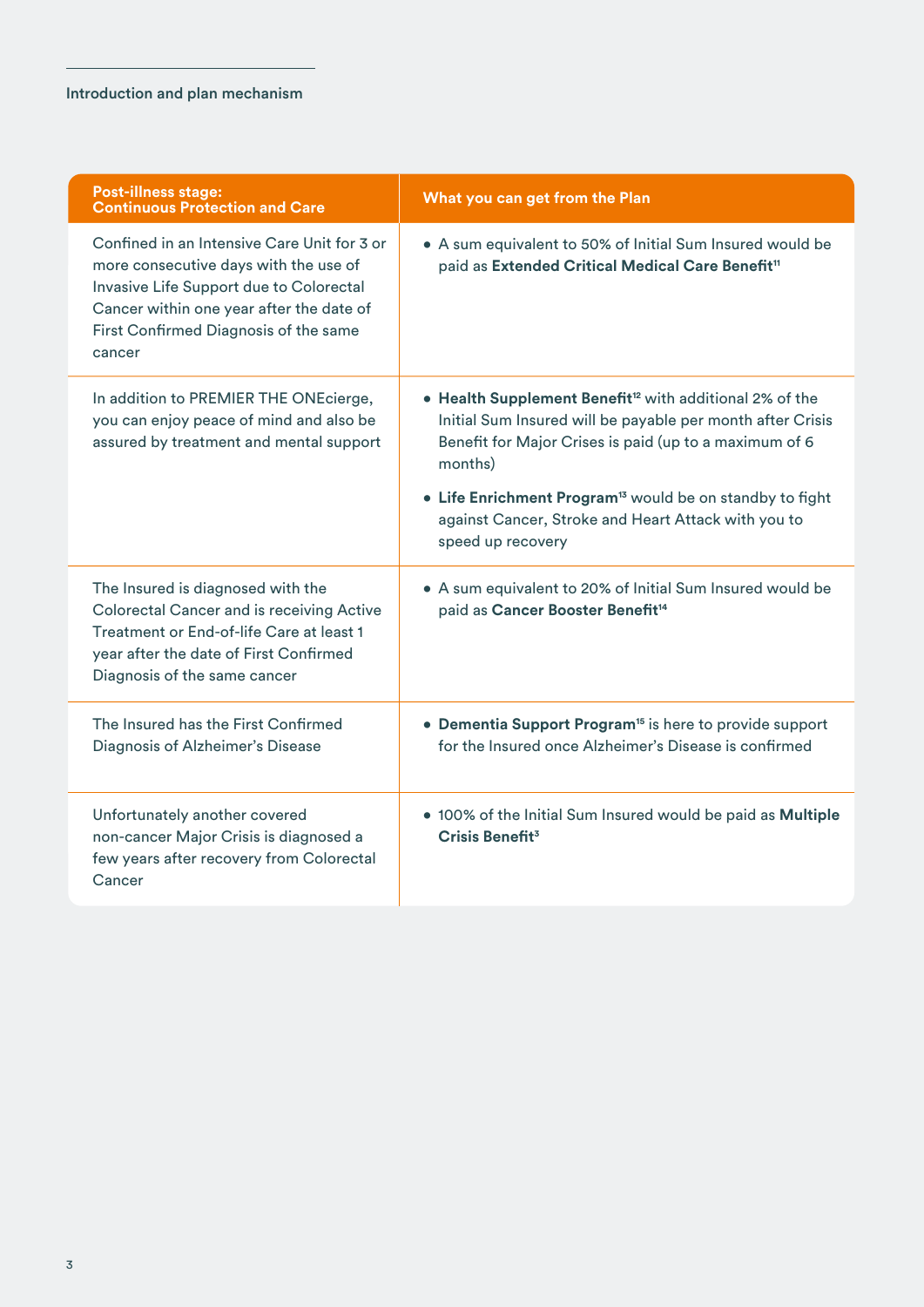### **Maximum eligible benefit amount under the Plan could exceed 1450% of Initial Sum Insured.16**



### **Everything You Need in One Single Plan**

Your peace of mind starts here! The Plan's comprehensive protection gives you the confidence to focus your attention on what truly matters. It covers 162 Major Crises and Serious Diseases, including Cancer, Heart Attack and Juvenile Diseases.

#### **First-in-Hong Kong+**

Furthermore, after the Multiple Crisis Benefit – Crisis Benefit for Major Crises has been paid or is payable, the Plan provides Extended Critical Medical Care Benefit – extended protection in respect for the same Major Crisis for a sum equivalent to 50% of Initial Sum Insured if the Insured is Confined in an Intensive Care Unit ("ICU") of 3 or more consecutive days with the use of Invasive Life Support for the same Major Crisis within 1 year after the date of First Confirmed Diagnosis of such Major Crisis.<sup>11</sup>

**Crisis Benefit for Major Crises**

Confined in ICU for 3 or more days with the use of Invasive Life Support within one year after the date of

First Confirmed Diagnosis of such Major Crisis

**Extended Critical Medical Care Benefit** 



### **From Defined Diseases to Undefined/ Unknown Diseases**

#### **First-in-Hong Kong+**

Unknown diseases can strike you and your family when you least expect it, for an illness and Injury that lead to Confinement in Intensive Care Unit of 3 or more consecutive days with the use of Invasive Life Support, the Plan will pay Critical Medical Care Benefit<sup>3,4</sup> to alleviate your financial situation.

The Plan also offers a Life Impact Benefit<sup>3,5</sup> which is a sum equivalent to 50% of Initial Sum Insured covering undefined/ unknown illnesses and Injuries which caused to a more severe impact to the Insured's life to a state as specified below. It is payable if the Insured is Confined in an Intensive Care Unit for 3 or more consecutive days for an illness or Injury with the use of Invasive Life Support and experiences 1 or more of the following conditions due to the same illness or Injury within the same 120-day period:



(i) The Insured is Confined in a Hospital for 10 or more consecutive days (including anytime Confined in an Intensive Care Unit);

**Care Benefit** 

Confined in ICU for 3 or more days with the use of Invasive Life Support



(ii) A Medical Practitioner confirms that the Insured will need Lifelong Prescription Medicine which is Medically Necessary; or

Confined in ICU for 3 or more days **Critical Medical Medical Critical Medical Critical Medical Medical Across of the 3 conditions Care Benefit**<br>Care Benefit **Critical Across 1** + 1 or more of the 3 conditions



(iii) The Insured has surgery under general, spinal or epidural anesthetic which is Medically Necessary.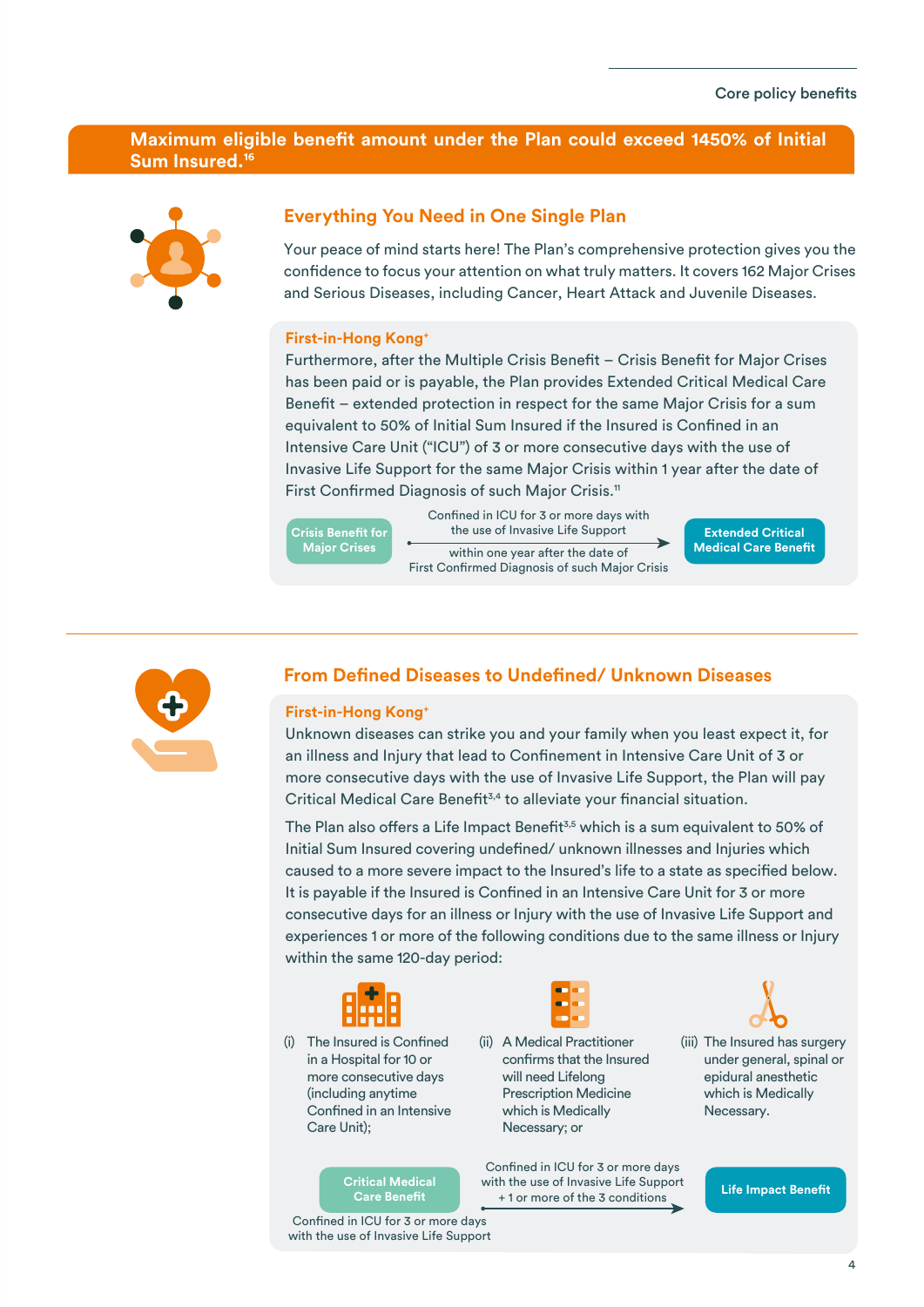

### **Simple Disease Grouping with Premium Waiver**

The plan is with you every step of the way. You will be covered with up to 500% of the Initial Sum Insured for diseases in the Cancer Group and Non-Cancer Group respectively. That means even if you are unfortunately diagnosed with a covered disease after recovering from another crisis<sup>17</sup>, you will still be well-protected. In addition, your future premium will be waived if the total Multiple Crisis Benefit paid has reached 100% of the Initial Sum Insured<sup>3</sup>.

| Group of<br>diseases | <b>Percentage of</b><br><b>Initial Sum Insured</b><br>to be paid for each<br>Serious Disease <sup>8</sup> /<br><b>Juvenile Disease<sup>18</sup></b> | <b>Percentage of</b><br><b>Initial Sum Insured</b><br>to be paid for each<br><b>Major Crisis<sup>3</sup></b> | <b>Maximum</b><br>percentage of<br><b>Initial Sum Insured</b><br>payable <sup>3</sup> |
|----------------------|-----------------------------------------------------------------------------------------------------------------------------------------------------|--------------------------------------------------------------------------------------------------------------|---------------------------------------------------------------------------------------|
| <b>Cancer Group</b>  | 25%                                                                                                                                                 | 100%                                                                                                         | 500%                                                                                  |
| Non-Cancer<br>Group  | 25%                                                                                                                                                 | 100%                                                                                                         | 500%                                                                                  |
|                      |                                                                                                                                                     | Total                                                                                                        | 1000%                                                                                 |
|                      |                                                                                                                                                     |                                                                                                              |                                                                                       |



### **Extra Protection When You Need It Most**

The plan provides extra protection against some of the most common cancers – an additional 25% of the Initial Sum Insured<sup>10</sup> if you are diagnosed with Lung Cancer, Colorectal Cancer, Breast Cancer or Prostate Cancer.

We have extra support of Cancer Booster Benefit<sup>14</sup> (A sum equivalent to 20% of Initial Sum Insured) for enhanced cancer coverage under the Plan if Multiple Crisis Benefit – Crisis Benefit for Major Crises has been paid for Cancer and the Insured is diagnosed with the same Cancer and is receiving Active Treatment or End-of-life Care at least 1 year after the date of First Confirmed Diagnosis in respect of the same Cancer.



### **More Additional Protection at No Extra Charge**

FWD understands that if you were to experience a Major Crisis or pass away during your early years, your family could face serious financial challenges. That's why the Plan offers up to an extra 90% of the Initial Sum Insured<sup>9</sup> if you are diagnosed with any covered Major Crises or pass away in the first 15 policy years.



### **Extra Protection against Benign Tumour<sup>3,19</sup>**

In case of tumour that a doctor suggests to be malignant potential; and can only to be confirmed as benign by complete surgical removal for diagnosis purpose, the Plan offers you up to additional 30% of Initial Sum Insured to relieve your financial burden if it is confirmed diagnosed as Benign Disease, so you can focus on your road to full recovery with peace of mind.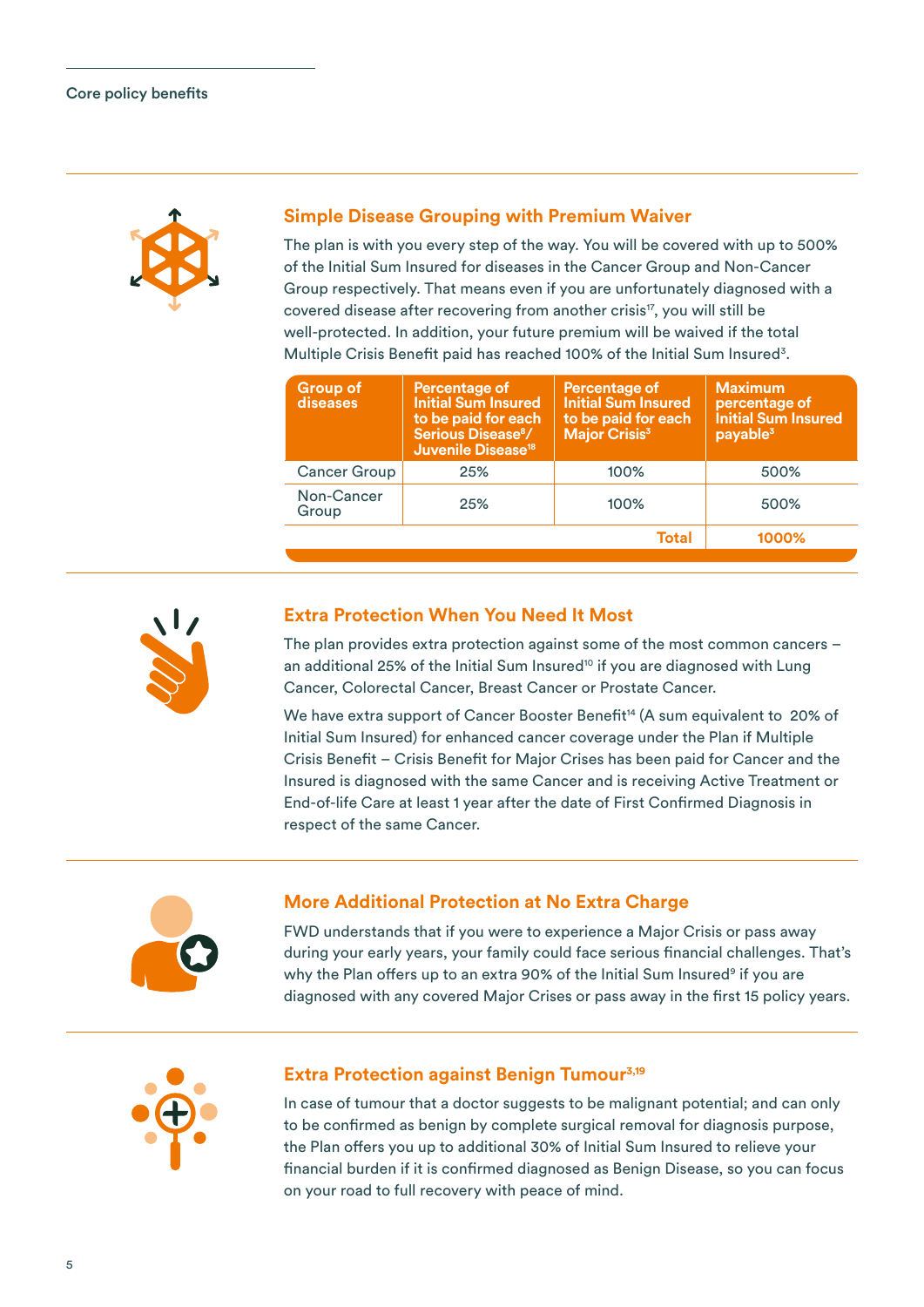

### **Protecting You from Congenital Diseases3,8**

If the signs and symptoms of a congenital disease are undetected before we issue the policy and within the first 90 days after we have issued the policy, the Plan provides coverage if the congenital disease develops into a covered disease. There is no simpler way to guard against these undetected congenital diseases.



### **Taking Care of What Matters to You Most – Your Newborn**

Everyone wants to take the best possible care of their babies. Under the Plan, should an infant be born to you or your spouse, your new born will be covered by Crisis Benefit for Major Crises or Death Benefit under Special Benefit for Infant<sup>20</sup> at no extra premium or impact on your own coverage to the child's  $5<sup>th</sup>$  birthday – 40% of the Initial Sum Insured (up to a per newborn infant of HK\$400,000 / US\$50,000 under all policies of the Insured and/or Insured's spouse of Crisis Cover Series).



### **Dedicated to Looking After Your Health**

FWD also understands that the follow-up medical costs you face can be a real challenge when you are battling a Major Crisis. That's why the Plan provides an extra 2% of the Initial Sum Insured monthly as a Health Supplement Benefit<sup>12</sup> for a maximum of 6 months, when Crisis Benefit for Major Crises is paid.

In addition, you can enjoy the Health Screening Benefit<sup>1</sup> once every two policy years, so that you can maintain a schedule of regular check-ups to ensure early detection of potential health problems.



### **Good Health is now Extra Rewarding**

With this Plan, your good health is a cause for celebration! The Plan provides you with a Guaranteed Cash Value starting from the 3<sup>rd</sup> Policy Anniversary when you surrender the policy. You can utilise the capital to further your goals and reach your dreams. What's more, you may also enjoy accumulated Annual Dividends and interest (if any)<sup>6</sup> and Special Bonus (if any)<sup>7</sup> to strengthen your financial reserve.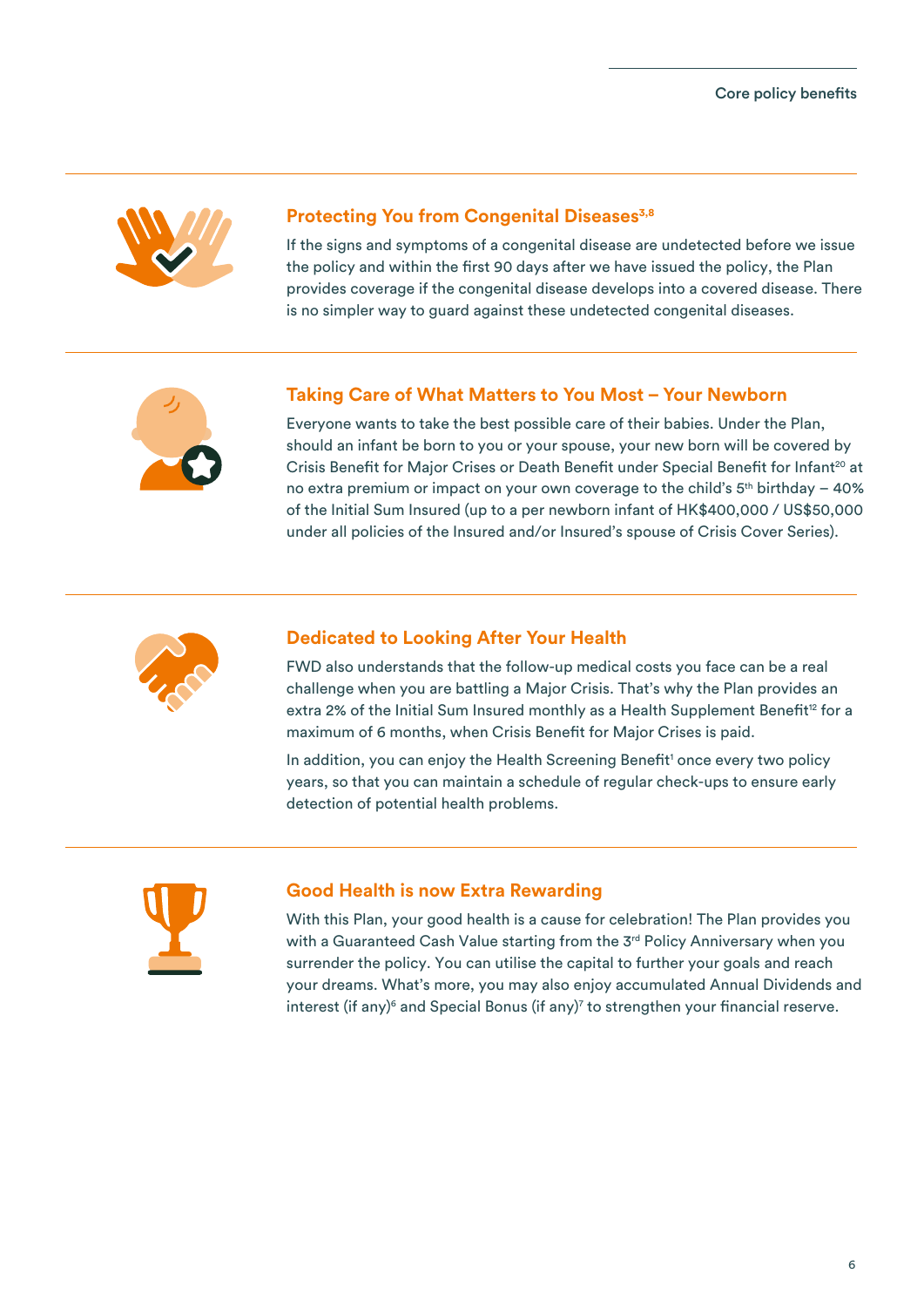

### **Recovery Support to Back You Up in Every Way**

#### **First-in-Hong Kong+**

What's more, it is worriless even if you are diagnosed with Cancer, Stroke or Heart Attack since our Life Enrichment Program<sup>13</sup> will provide a professional rehabilitation service to you. With this service, you can then focus on recovery and be able to continue enjoying your life!

Provided that the policy was issued after age 35 at the next birthday of the Insured, upon the Insured's or the Insured's parents First Confirmed Diagnosis of Alzheimer's Disease, we will, under the Dementia Support Program<sup>15</sup>, offer a designated support program to the Insured or a referral service for a designated support program to the Insured's parents, giving you and your family a peace of mind.



### **Professional Health Solutions to Simplify Your Life**

On top of giving you protection from diseases, the Plan also gives you access to a priority health coaching service: Crisis Cover Series – PREMIER The ONEcierge One Team Health Management ("PREMIER THE ONEcierge")2 . It's designed to give you well-rounded health protection. Simply call the service hotline and PREMIER THE ONEcierge will provide you with a network of leading specialists so that you can receive the most appropriate treatment from the best-suited doctor and access top-tiered network hospitals in the Pan-Asia Region. If hospitalisation is required, our team could make the necessary arrangements with the hospital for confinement. All you'll need to do is concentrate on your treatment and recovery.

Optimal treatment requires complete peace of mind. At FWD, we are committed to giving you the most thoughtful care. As soon as a Major Crisis is diagnosed, a top U.S. medical institution can be consulted for a Second Medical Opinion<sup>21</sup> with a team of renowned doctors standing by to assist. Apart from crisis specialists, the Plan can also provide referral services ("Family Care Services")<sup>22</sup> to help with taking care of your home.



### **Extended Coverage for Your Loved Ones – Waiver of Premium on**  Death Benefit (Parents) / (Spouse) (Optional Benefit)<sup>23</sup>

This optional benefit could help you give your loved ones a much-needed safety net – with no health information required. If the parent of an insured child (as a Policy Owner or Parent Contingent Owner) or the spouse of an insured adult (as a Spouse Owner or Spouse Beneficiary) passes away before the age of 75 (age next birthday), we will activate the benefit to waive the future policy premiums to lighten your burden.

**+ Per a comparison made by FWD on 31 Mar 2021 among the critical illness insurance plans of key insurers available in**  Hong Kong, Critical Medical Care Benefit, Extended Critical Medical Care Benefit, Life Enrichment Program, **Dementia Support Program and Life Impact Benefit are first in Hong Kong.**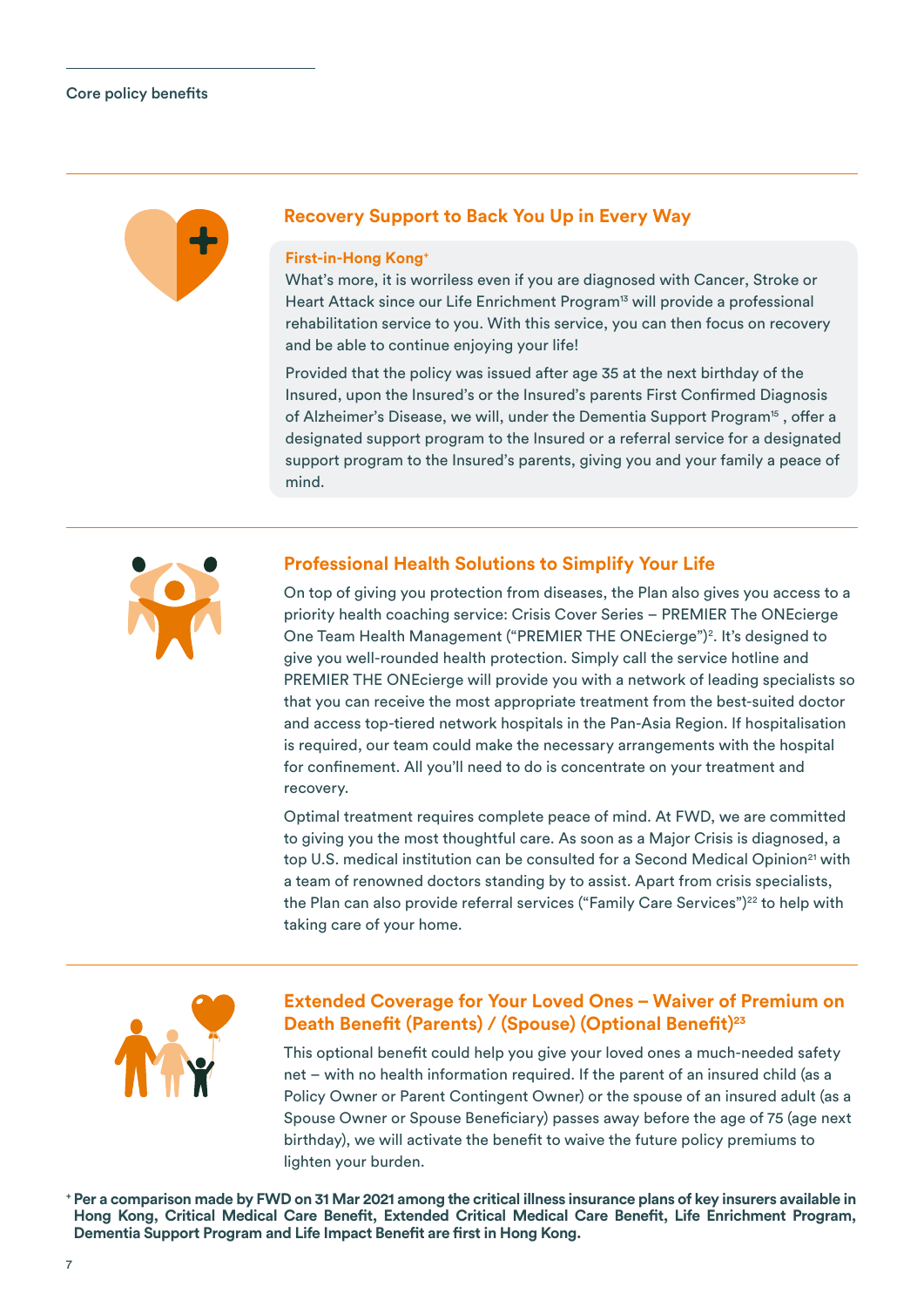# **Example**



Insured: Ms Tina Chen Age at next birthday: 32 Job: Partner of an accountancy firm Initial Sum Insured of the Plan: HK\$1,200,000 Premium Payment Term of the Plan: 20 years

### Background:

Tina is married and has a 6-year-old son. She and her husband love travelling and enjoying an active, outgoing life with their son.

Six months ago, she lost her father to cancer. Amidst her sorrow it also prompted her to pay more attention to her health and welfare. She understands that she needs to take better care of herself so that she could be there for her family.

She wants to make better planning against the unexpected, like possible critical illnesses. As she does not want to pay the treatment cost of critical illnesses, such as cancer, to affect her savings and become a financial burden that would disrupt the lives of her family, she purchased the Plan as her safeguard.

This is for illustrative purpose only and assume that

- a) all premiums are paid in full when due,
- b) there is no indebtedness under the policy,
- c) the definitions and claims requirements of the benefits are fulfilled, and
- d) the Initial Sum Insured of the Basic Plan of the policy remains unchanged throughout the policy term.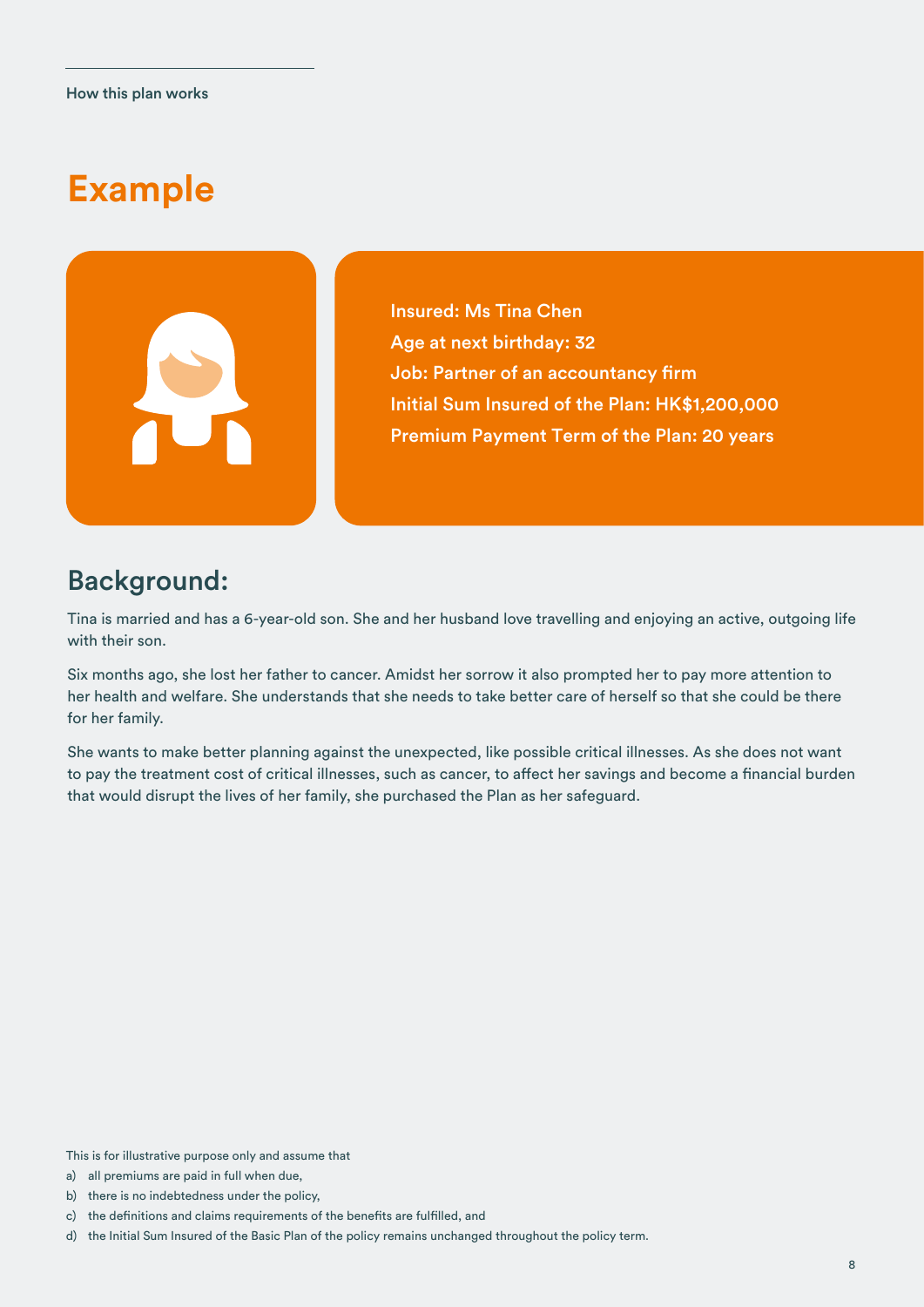### How this plan works

### **Apr 2021**

#### Purchased the Plan

|                                | Cancer Group                      | Non-Cancer Group                  |  |
|--------------------------------|-----------------------------------|-----------------------------------|--|
| Maximum benefit to be paid for | HK\$6,000,000                     | HK\$6,000,000                     |  |
| <b>Multiple Crisis Benefit</b> | (500% of the Initial Sum Insured) | (500% of the Initial Sum Insured) |  |



### **Aug 2021**



She suffered with COVID-19 and confined in a Hospital for 10 consecutive days and in an Intensive Care Unit for 3 consecutive days with the use of Invasive Life Support. Critical Medical Care Benefit, which is additional 20% of the Initial Sum Insured (HK\$240,000), and Life Impact Benefit, which is additional 50% of the Initial Sum Insured (HK\$600,000), are claimed.



#### **Oct 2025**



Enjoy Health Screening Benefit and unfortunately diagnosed with Carcinoma-in-situ of Breast and hence Crisis Benefit for Serious Disease is claimed plus accumulated Annual Dividends and interest (if any) and proportionate Special Bonus (if any):

|                                                                       | <b>Cancer Group</b>                                | Non-Cancer Group                                   |
|-----------------------------------------------------------------------|----------------------------------------------------|----------------------------------------------------|
| Amount of claim (guaranteed)                                          | HK\$300,000<br>(25% of the Initial Sum Insured)    | HK\$0                                              |
| Remaining claimable amount of<br>Multiple Crisis Benefit (guaranteed) | HK\$5,700,000<br>(475% of the Initial Sum Insured) | HK\$6,000,000<br>(500% of the Initial Sum Insured) |



### **Jan 2026**



Unfortunately her Carcinoma-in-situ of Breast has progressed to Breast Cancer and hence, Crisis Benefit for Major Crises with Additional Coverage Benefit and Additional Benefit for Designated Cancers, 215% of Initial Sum Insured in total, plus accumulated Annual Dividends and interest (if any) and Special Bonus (if any) are claimed.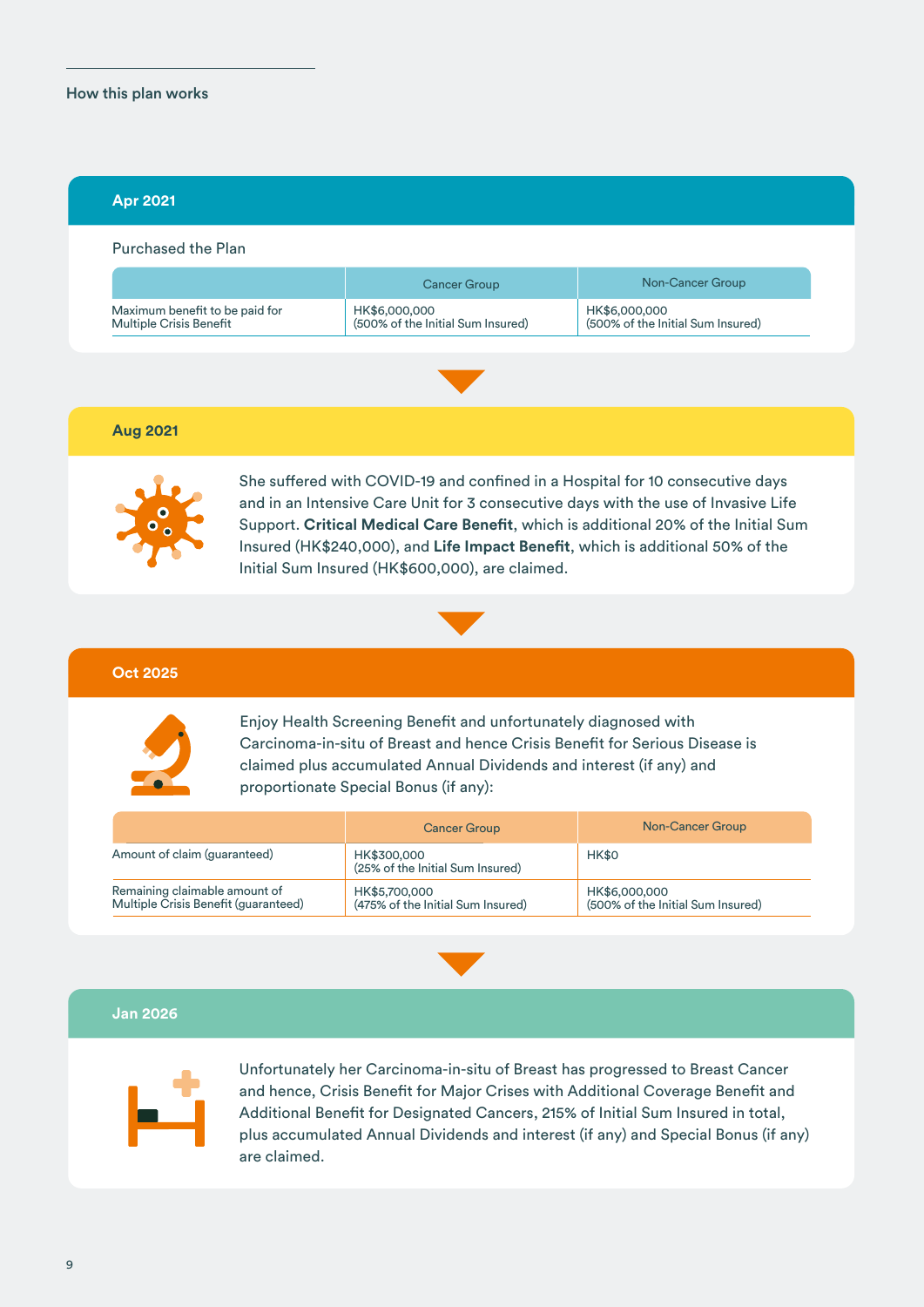#### **Jan 2026**

|                                                                       | Cancer Group                                                                                                                                                                                                                                                   | Non-Cancer Group                                   |
|-----------------------------------------------------------------------|----------------------------------------------------------------------------------------------------------------------------------------------------------------------------------------------------------------------------------------------------------------|----------------------------------------------------|
| Amount of claim (guaranteed)                                          | HK\$1,200,000<br>(100% of the Initial Sum Insured)<br>HK\$1,080,000<br>(Additional Coverage Benefit: 90% of the<br>Initial Sum Insured)<br>HK\$300,000<br>(Additional Benefit for Designated<br>Cancers: 25% of the Initial Sum Insured)<br>i.e. HK\$2,580,000 | <b>HK\$0</b>                                       |
| Remaining claimable amount of<br>Multiple Crisis Benefit (guaranteed) | HK\$4,500,000<br>(375% of the Initial Sum Insured, since<br>the amount of Additional Coverage<br>Benefit and Additional Benefit for<br>Designated Cancers will not be deducted<br>from Multiple Crisis Benefit Limit)                                          | HK\$6,000,000<br>(500% of the Initial Sum Insured) |

She can also have the coverage and support from Health Supplement Benefit and Life Enrichment **Program**. As over 100% of Initial Sum Insured of her policy has been claimed, **no more premium is required to be paid** and the Guaranteed Cash Value is reduced to zero accordingly, and any future Annual Dividend and Special Bonus will not be declared.



#### **Feb 2027**



She is still receiving Active Treatment to cure Breast Cancer. Since 1 year from the date of First Confirmed Diagnosis of the Breast Cancer has passed, Cancer **Booster Benefit** which is equal to additional 20% of Initial Sum Insured (HK\$240,000) is paid.



### **Jul 2031**



After the recovery of Breast Cancer, she is diagnosed with Kidney Failure and the **Crisis Benefit for Major Crises is being claimed for the second time.** So Multiple Crisis Benefit is paid:

|                                                                       | <b>Cancer Group</b>                                | Non-Cancer Group                                   |
|-----------------------------------------------------------------------|----------------------------------------------------|----------------------------------------------------|
| Amount of claim (guaranteed)                                          | HK\$0                                              | HK\$1,200,000<br>(100% of the Initial Sum Insured) |
| Remaining claimable amount of<br>Multiple Crisis Benefit (guaranteed) | HK\$4,500,000<br>(375% of the Initial Sum Insured) | HK\$4,800,000<br>(400% of the Initial Sum Insured) |

Total eligible amount claimed in this example is 430% of Initial Sum Insured.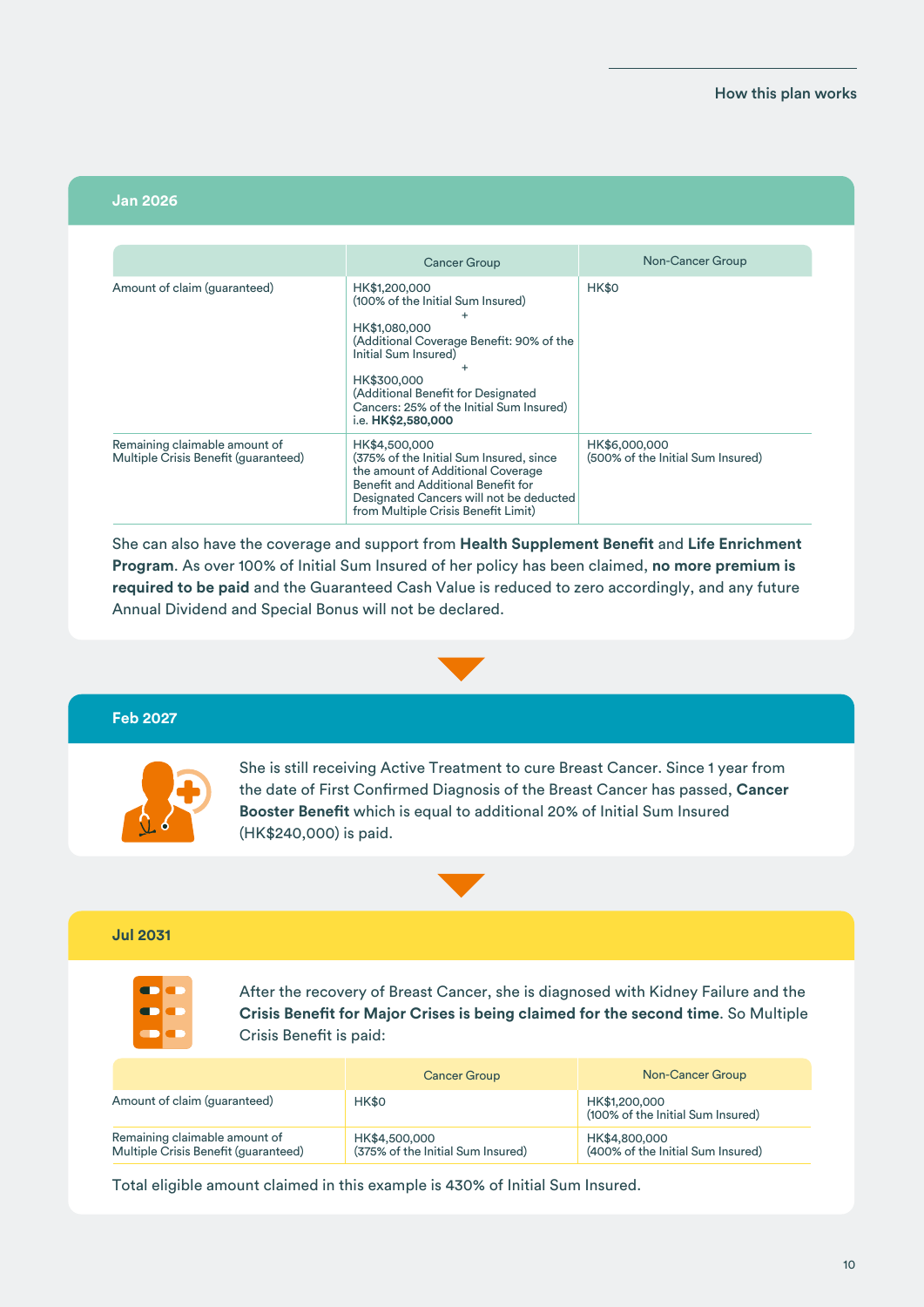| <b>Diseases Covered</b>  |                                                   |                                                                                                                                                                                                                                                                                                                                                                                                                                                                                                                           |                                                                                                                                                           |                          |                                                                                                                            |
|--------------------------|---------------------------------------------------|---------------------------------------------------------------------------------------------------------------------------------------------------------------------------------------------------------------------------------------------------------------------------------------------------------------------------------------------------------------------------------------------------------------------------------------------------------------------------------------------------------------------------|-----------------------------------------------------------------------------------------------------------------------------------------------------------|--------------------------|----------------------------------------------------------------------------------------------------------------------------|
| Set of<br><b>Disease</b> | <b>Major Crisis</b>                               | Serious Disease 1                                                                                                                                                                                                                                                                                                                                                                                                                                                                                                         | Serious Disease 2                                                                                                                                         | Juvenile Disease         | Maximum benefit to<br>be paid per each Set<br>of Diseases (as of the<br>percentage of Initial Sum<br>Insured) <sup>®</sup> |
|                          |                                                   | Cancer Group (maximum amount of coverage of this group: 500% of Initial Sum Insured)                                                                                                                                                                                                                                                                                                                                                                                                                                      |                                                                                                                                                           |                          |                                                                                                                            |
| 1                        | Cancer                                            | Carcinoma-in-situ of<br>Specific Organs (all<br>organs except skin,<br>including but not limited<br>to the organs listed<br>below)*<br>• Breast<br>• Cervix Uteri<br>• Uterus<br>$\bullet$ Ovary<br>· Fallopian Tube<br>· Vagina<br>$\bullet$ Testis<br>• Pancreas<br>• Other specific<br>organs (colon and<br>rectum, penis,<br>lung, liver, stomach<br>and esophagus,<br>nasopharynx and<br>urinary tract (for the<br>purpose of in-situ<br>cancers of the bladder,<br>stage Ta of papillary<br>carcinoma is included)) | <b>Early Stage</b><br>Malignancy of<br>Specific Organs*<br>· Chronic lymphocytic<br>leukaemia<br>• Non melanoma skin<br>cancer<br>• Prostate<br>• Thyroid |                          | 500%                                                                                                                       |
|                          | Related to circulatory system                     |                                                                                                                                                                                                                                                                                                                                                                                                                                                                                                                           | Non-Cancer Group (maximum amount of coverage of this group: 500% of Initial Sum Insured)                                                                  |                          |                                                                                                                            |
| $\overline{2}$           | <b>Heart Attack</b>                               | Pericardectomy                                                                                                                                                                                                                                                                                                                                                                                                                                                                                                            | Cardiac pacemaker /<br>defibrillator insertion                                                                                                            |                          | 300%                                                                                                                       |
| 3                        | <b>Stroke</b>                                     | <b>Carotid Artery Surgery</b>                                                                                                                                                                                                                                                                                                                                                                                                                                                                                             | Angioplasty for Carotid<br><b>Arteries</b>                                                                                                                |                          | 300%                                                                                                                       |
| 4                        | Cardiomyopathy                                    | Early Cardiomyopathy                                                                                                                                                                                                                                                                                                                                                                                                                                                                                                      |                                                                                                                                                           |                          | 100%                                                                                                                       |
| 5                        | <b>Coronary Artery Disease</b><br>Surgery         |                                                                                                                                                                                                                                                                                                                                                                                                                                                                                                                           |                                                                                                                                                           |                          | 100%                                                                                                                       |
| 6                        | Eisenmenger's<br>Syndrome                         | Insertion of a Vena-Cava<br>Filter                                                                                                                                                                                                                                                                                                                                                                                                                                                                                        |                                                                                                                                                           |                          | 100%                                                                                                                       |
| $\overline{7}$           | <b>Heart Valve Surgery</b>                        | Percutaneous Valve<br>Surgery                                                                                                                                                                                                                                                                                                                                                                                                                                                                                             | <b>Heart Valve</b><br>Replacement (with<br>Permanent Device or<br>Prosthesis)                                                                             |                          | 100%                                                                                                                       |
| 8                        | Infective Endocarditis                            | <b>Moderately Severe</b><br>Infective Endocarditis                                                                                                                                                                                                                                                                                                                                                                                                                                                                        | $\overline{\phantom{a}}$                                                                                                                                  | $\overline{\phantom{a}}$ | 100%                                                                                                                       |
| 9                        | Kidney Failure                                    | <b>Early Renal Failure</b>                                                                                                                                                                                                                                                                                                                                                                                                                                                                                                | $\overline{\phantom{a}}$                                                                                                                                  | $\overline{\phantom{a}}$ | 100%                                                                                                                       |
| 10 <sup>°</sup>          | Major Organ<br>Transplantation (kidney,<br>heart) |                                                                                                                                                                                                                                                                                                                                                                                                                                                                                                                           | ä,                                                                                                                                                        |                          | 100%                                                                                                                       |
| 11                       | Other Serious Coronary<br><b>Artery Disease</b>   | Keyhole Coronary<br><b>Bypass Surgery</b>                                                                                                                                                                                                                                                                                                                                                                                                                                                                                 | Angioplasty of Coronary<br>Artery*                                                                                                                        |                          | 100%                                                                                                                       |
| 12                       | Primary Pulmonary<br>Arterial Hypertension        | Secondary Pulmonary<br>Hypertension                                                                                                                                                                                                                                                                                                                                                                                                                                                                                       | $\overline{a}$                                                                                                                                            |                          | 100%                                                                                                                       |
| 13                       | Surgery to Aorta                                  | Minimally Invasive<br>Surgery to Aorta                                                                                                                                                                                                                                                                                                                                                                                                                                                                                    |                                                                                                                                                           |                          | 100%                                                                                                                       |

14 | Partic Aneurysm | Partic Aneurysm | Partic Aneurysm | Partic Aneurysm | Partic Aneurysm | Partic Aneurysm <sup>15</sup> - Cerebral Aneurysm Requiring Surgery - - 25%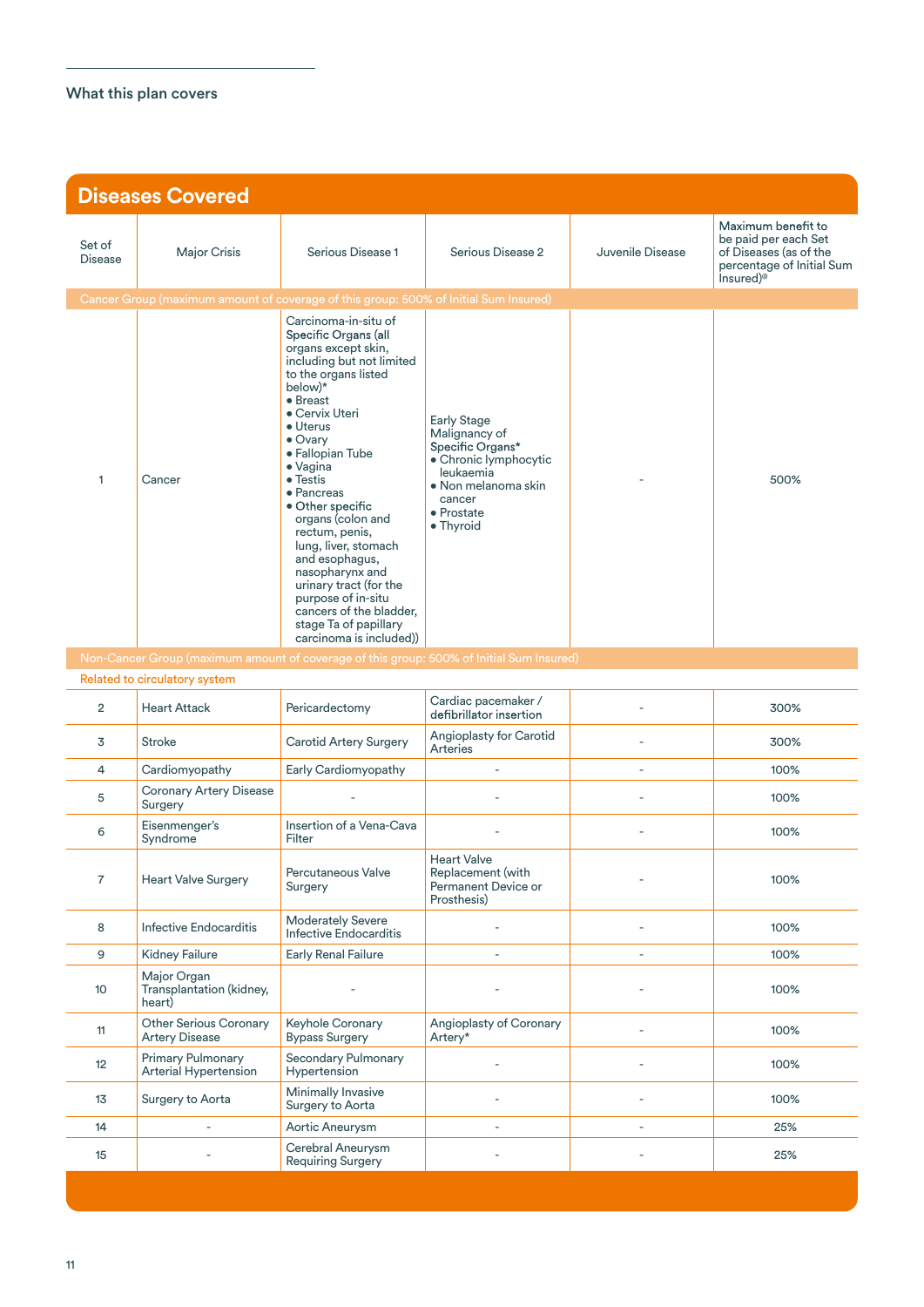| <b>Diseases Covered</b>   |                                                                                                                                       |                                                                                           |                          |                  |                                                                                                                            |
|---------------------------|---------------------------------------------------------------------------------------------------------------------------------------|-------------------------------------------------------------------------------------------|--------------------------|------------------|----------------------------------------------------------------------------------------------------------------------------|
| Set of<br><b>Disease</b>  | Major Crisis                                                                                                                          | Serious Disease 1                                                                         | Serious Disease 2        | Juvenile Disease | Maximum benefit to<br>be paid per each Set<br>of Diseases (as of the<br>percentage of Initial Sum<br>Insured) <sup>®</sup> |
|                           | Related to circulatory system                                                                                                         |                                                                                           |                          |                  |                                                                                                                            |
| 16                        |                                                                                                                                       | <b>Endovascular Treatment</b><br>of Peripheral Arterial<br><b>Disease</b>                 |                          |                  | 25%                                                                                                                        |
| 17                        |                                                                                                                                       | Transmyocardial Laser<br>Revascularisation                                                |                          |                  | 25%                                                                                                                        |
|                           | Related to organ failure                                                                                                              |                                                                                           |                          |                  |                                                                                                                            |
| 18                        | Aplastic Anaemia                                                                                                                      | Acute Aplastic Anaemia                                                                    | $\overline{\phantom{a}}$ | ÷.               | 100%                                                                                                                       |
| 19                        | Chronic Auto-Immune<br><b>Hepatitis</b>                                                                                               | ÷,                                                                                        | ÷,                       |                  | 100%                                                                                                                       |
| 20                        | <b>Chronic Liver Disease</b>                                                                                                          | Liver Surgery                                                                             | $\sim$                   | $\equiv$         | 100%                                                                                                                       |
| 21                        | <b>Chronic Lung Diseases</b>                                                                                                          | <b>Moderately Severe</b><br><b>Chronic Lung Disease</b>                                   | $\sim$                   |                  | 100%                                                                                                                       |
| 22                        | End Stage Lung<br>Disease (including<br><b>Chronic Obstructive</b><br>Lung Disease, Severe<br>Bronchiectasis and<br>Severe Emphysema) |                                                                                           |                          |                  | 100%                                                                                                                       |
| 23                        | <b>Fulminant Hepatitis</b>                                                                                                            | <b>Biliary Tract</b><br><b>Reconstruction Surgery</b>                                     | $\sim$                   |                  | 100%                                                                                                                       |
| 24                        | Major Organ<br>Transplantation (lung,<br>pancreas, liver and bone<br>marrow)                                                          | Skin Transplantation                                                                      |                          |                  | 100%                                                                                                                       |
| 25                        | Medullary Cystic<br><b>Disease</b>                                                                                                    | Surgical Removal of One<br>Kidney                                                         |                          |                  | 100%                                                                                                                       |
| 26                        | Occupationally Acquired<br><b>HIV</b>                                                                                                 | ä,                                                                                        |                          |                  | 100%                                                                                                                       |
| 27                        | HIV Due to Blood<br>Transfusion                                                                                                       | HIV Due to Organ<br>Transplantation                                                       | ÷.                       | ÷                | 100%                                                                                                                       |
| 28                        | Severe Systemic Lupus<br>Erythematosus (SLE)<br>with Lupus Nephritis                                                                  | <b>Moderately Severe</b><br>Systemic Lupus<br>Erythematosus (SLE)<br>with Lupus Nephritis |                          |                  | 100%                                                                                                                       |
| 29                        | Severe Pulmonary<br><b>Fibrosis</b>                                                                                                   | <b>Moderately Severe</b><br><b>Pulmonary Fibrosis</b>                                     |                          |                  | 100%                                                                                                                       |
| 30                        | Surgical Removal of One<br>Lung                                                                                                       |                                                                                           |                          |                  | 100%                                                                                                                       |
| 31                        |                                                                                                                                       | <b>Miliary Tuberculosis</b>                                                               |                          |                  | 25%                                                                                                                        |
| 32                        | L.                                                                                                                                    | Partial Hepatectomy                                                                       | i.                       | ÷.               | 25%                                                                                                                        |
| 33                        | ä,                                                                                                                                    | Tracheostomy                                                                              | ä,                       | ÷.               | 25%                                                                                                                        |
| Related to nervous system |                                                                                                                                       |                                                                                           |                          |                  |                                                                                                                            |
| 34                        | Alzheimer's Disease                                                                                                                   | <b>Moderately Severe</b><br><b>Alzheimer's Disease</b>                                    | L,                       |                  | 100%                                                                                                                       |
| 35                        | Amyotrophic Lateral<br>Sclerosis                                                                                                      | Early Amyotrophic<br>Lateral Sclerosis                                                    | L,                       |                  | 100%                                                                                                                       |
| 36                        | Apallic Syndrome                                                                                                                      | Surgery for Subdural<br>Haematoma                                                         |                          |                  | 100%                                                                                                                       |
| 37                        | <b>Bacterial Meningitis</b>                                                                                                           | <b>Moderately Severe</b><br><b>Bacterial Meningitis</b>                                   |                          |                  | 100%                                                                                                                       |
| 38                        | Benign Brain Tumour                                                                                                                   | Surgical Removal of<br>Pituitary Tumour                                                   |                          |                  | 100%                                                                                                                       |
| 39                        | <b>Blindness</b>                                                                                                                      | Loss of Sight in One Eye                                                                  | ä,                       | ÷,               | 100%                                                                                                                       |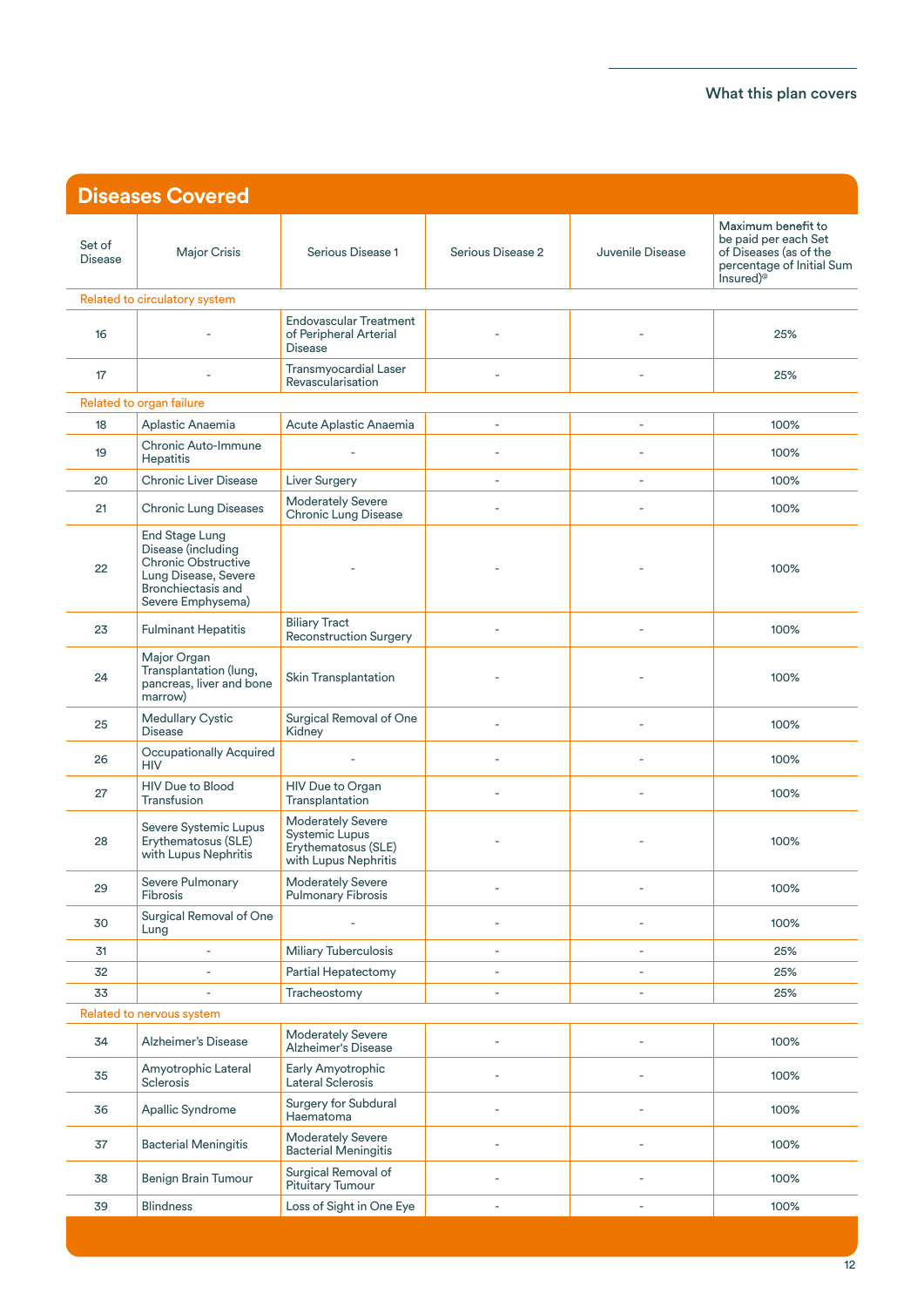| <b>Diseases Covered</b>  |                                                                            |                                                                         |                          |                          |                                                                                                                            |
|--------------------------|----------------------------------------------------------------------------|-------------------------------------------------------------------------|--------------------------|--------------------------|----------------------------------------------------------------------------------------------------------------------------|
| Set of<br><b>Disease</b> | <b>Major Crisis</b>                                                        | Serious Disease 1                                                       | Serious Disease 2        | Juvenile Disease         | Maximum benefit to<br>be paid per each Set<br>of Diseases (as of the<br>percentage of Initial Sum<br>Insured) <sup>®</sup> |
|                          | Related to nervous system                                                  |                                                                         |                          |                          |                                                                                                                            |
| 40                       | <b>Brain Surgery</b>                                                       | <b>Cerebral Shunt Insertion</b>                                         |                          |                          | 100%                                                                                                                       |
| 41                       | Creutzfeld-Jacob<br><b>Disease</b>                                         | <b>Moderately Severe</b><br>Creutzfeld-Jacob<br><b>Disease</b>          |                          |                          | 100%                                                                                                                       |
| 42                       | Encephalitis                                                               | Less Severe Encephalitis                                                | ÷,                       | ÷,                       | 100%                                                                                                                       |
| 43                       | Loss of Hearing                                                            | Cochlear Implant<br>Surgery                                             |                          |                          | 100%                                                                                                                       |
| 44                       | Major Head Trauma                                                          | Moderately Severe Brain<br>Damage                                       |                          | Ē,                       | 100%                                                                                                                       |
| 45                       | <b>Meningeal Tuberculosis</b>                                              | <b>Tuberculous Myelitis</b>                                             | ä,                       | ä,                       | 100%                                                                                                                       |
| 46                       | Motor Neurone Disease                                                      | <b>Early Motor Neurone</b><br><b>Disease</b>                            |                          |                          | 100%                                                                                                                       |
| 47                       | Multiple Sclerosis                                                         | <b>Early Multiple Sclerosis</b>                                         | $\sim$                   | ÷.                       | 100%                                                                                                                       |
| 48                       | Muscular Dystrophy                                                         | <b>Moderately Severe</b><br>Muscular Dystrophy                          |                          |                          | 100%                                                                                                                       |
| 49                       | Paralysis                                                                  | <b>Moderately Severe</b><br>Paralysis                                   | L.                       |                          | 100%                                                                                                                       |
| 50                       | Parkinson's Disease                                                        | <b>Moderately Severe</b><br>Parkinson's Disease                         |                          |                          | 100%                                                                                                                       |
| 51                       | Poliomyelitis                                                              | <b>Moderately Severe</b><br>Poliomyelitis                               |                          |                          | 100%                                                                                                                       |
| 52                       | Progressive Bulbar Palsy                                                   | Early Progressive Bulbar<br>Palsy                                       | L.                       |                          | 100%                                                                                                                       |
| 53                       | Progressive Muscular<br>Atrophy                                            | <b>Early Progressive</b><br>Muscular Atrophy                            |                          |                          | 100%                                                                                                                       |
| 54                       | Progressive<br>Supranuclear Palsy                                          | <b>Early Progressive</b><br>Supranuclear Palsy                          |                          |                          | 100%                                                                                                                       |
| 55                       | Severe Myasthenia<br>Gravis                                                | <b>Moderately Severe</b><br>Myasthenia Gravis                           | ÷.                       | ÷.                       | 100%                                                                                                                       |
| 56                       | $\sim$                                                                     | Pituitary Adenoma                                                       | ÷,                       | ÷,                       | 25%                                                                                                                        |
| 57                       |                                                                            | Severe Psychiatric Illness                                              | ä,                       | $\overline{\phantom{a}}$ | 25%                                                                                                                        |
|                          | Other Major Crises / Serious Diseases                                      |                                                                         |                          |                          |                                                                                                                            |
| 58                       | Amputation of Feet due<br>to Complication from<br><b>Diabetes Mellitus</b> | Amputation of One Foot<br>due to Complication<br>from Diabetes Mellitus | Diabetic Retinopathy     |                          | 100%                                                                                                                       |
| 59                       | Chronic Adrenal<br>Insufficiency                                           | Adrenalectomy for<br>Adrenal Adenoma                                    |                          |                          | 100%                                                                                                                       |
| 60                       | <b>Chronic Relapsing</b><br>Pancreatitis                                   | Acute<br>Necrohemorrhagic<br>Pancreatitis                               |                          |                          | 100%                                                                                                                       |
| 61                       | Coma                                                                       | Coma for 48 hours                                                       | $\overline{\phantom{a}}$ | $\bar{\phantom{a}}$      | 100%                                                                                                                       |
| 62                       | Crohn's Disease                                                            | <b>Crohn's Disease</b><br>(Regional Enteritis)                          |                          |                          | 100%                                                                                                                       |
| 63                       | Ebola                                                                      |                                                                         | $\overline{\phantom{a}}$ | $\bar{\phantom{a}}$      | 100%                                                                                                                       |
| 64                       | Elephantiasis                                                              | Early Elephantiasis                                                     | L,                       | ÷,                       | 100%                                                                                                                       |
| 65                       | Haemolytic<br>Streptococcal Gangrene                                       | ä,                                                                      | L,                       | ä,                       | 100%                                                                                                                       |
| 66                       | HIV due to Assault                                                         | L,                                                                      | ÷,                       | $\overline{\phantom{a}}$ | 100%                                                                                                                       |
|                          |                                                                            |                                                                         |                          |                          |                                                                                                                            |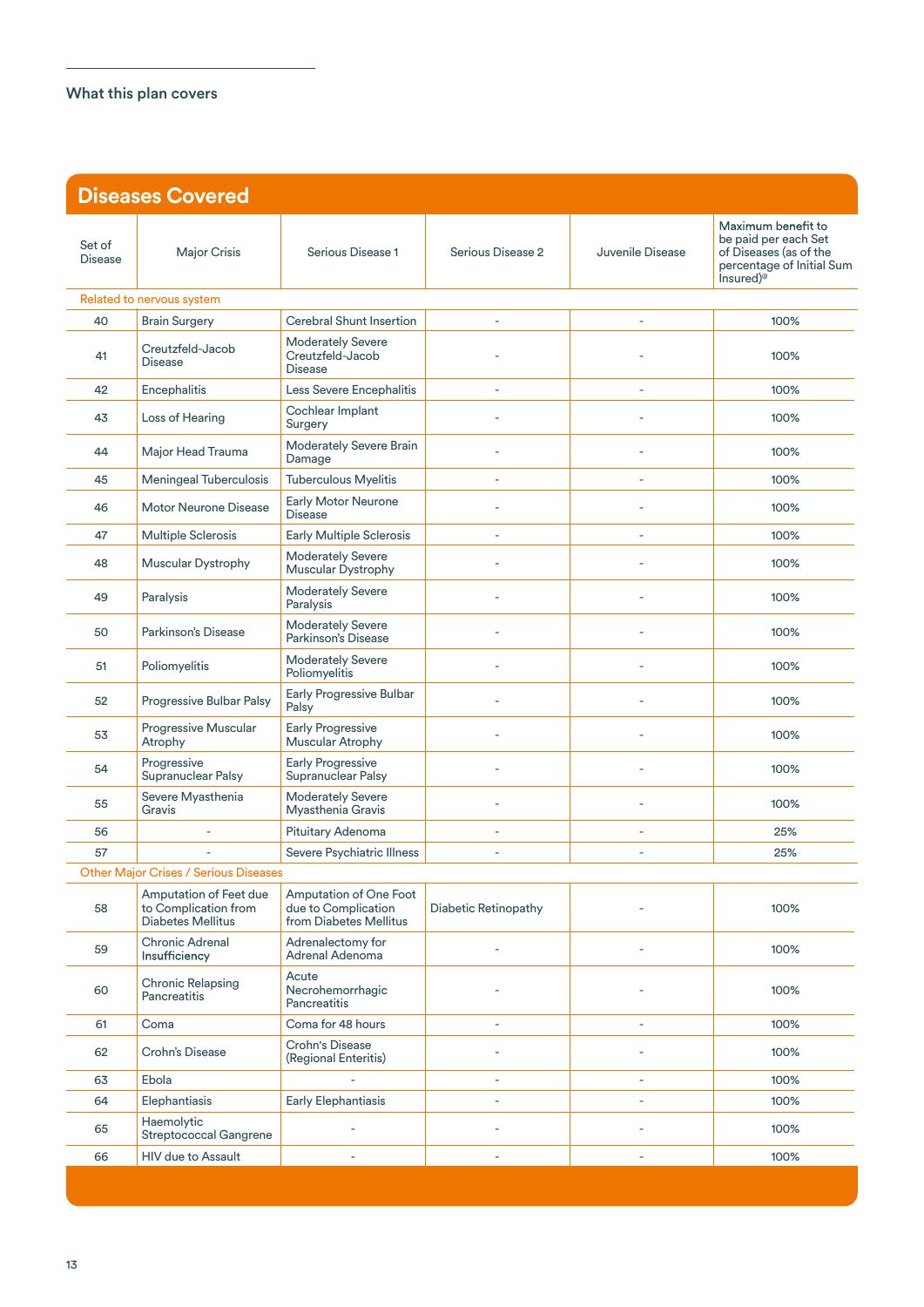| <b>Diseases Covered</b>  |                                                            |                                                          |                                                                                 |                                                                        |                                                                                                                            |
|--------------------------|------------------------------------------------------------|----------------------------------------------------------|---------------------------------------------------------------------------------|------------------------------------------------------------------------|----------------------------------------------------------------------------------------------------------------------------|
| Set of<br><b>Disease</b> | Major Crisis                                               | Serious Disease 1                                        | Serious Disease 2                                                               | Juvenile Disease                                                       | Maximum benefit to<br>be paid per each Set<br>of Diseases (as of the<br>percentage of Initial Sum<br>Insured) <sup>®</sup> |
|                          | <b>Other Major Crises / Serious Diseases</b>               |                                                          |                                                                                 |                                                                        |                                                                                                                            |
| 67                       | Loss of Independent<br>Existence#                          | Moderately Loss of<br>Independent Existence <sup>#</sup> | ÷.                                                                              | ÷.                                                                     | 100%                                                                                                                       |
| 68                       | Loss of Limbs                                              | Severance of One Limb                                    |                                                                                 | L.                                                                     | 100%                                                                                                                       |
| 69                       | Loss of Speech                                             | Loss of Speech due to<br><b>Vocal Cord Paralysis</b>     |                                                                                 |                                                                        | 100%                                                                                                                       |
| 70                       | Major Burns                                                | <b>Moderately Severe</b><br><b>Burns</b>                 | Facial Reconstructive<br>Surgery for Injury and<br><b>Burns due to Accident</b> |                                                                        | 100%                                                                                                                       |
| 71                       | <b>Necrotizing Fasciitis</b>                               | $\bar{a}$                                                |                                                                                 | ÷,                                                                     | 100%                                                                                                                       |
| 72                       | Pheochromocytoma                                           | $\bar{a}$                                                | ÷.                                                                              | J.                                                                     | 100%                                                                                                                       |
| 73                       | Severe Osteoporosis^                                       | Osteoporosis with<br>Fractures <sup>^</sup>              | ÷,                                                                              | L,                                                                     | 100%                                                                                                                       |
| 74                       | Severe Rheumatoid<br><b>Arthritis</b>                      | <b>Moderately Severe</b><br><b>Rheumatoid Arthritis</b>  | ÷.                                                                              | ÷.                                                                     | 100%                                                                                                                       |
| 75                       | Systemic Sclerosis                                         |                                                          | L.                                                                              | ÷.                                                                     | 100%                                                                                                                       |
| 76                       | Terminal Illness <sup>#</sup>                              |                                                          | L.                                                                              |                                                                        | 100%                                                                                                                       |
| 77                       | <b>Ulcerative Colitis</b>                                  | <b>Moderately Severe</b><br>Ulcerative Colitis           | L.                                                                              |                                                                        | 100%                                                                                                                       |
| 78                       |                                                            | <b>Optic Nerve Atrophy</b>                               | L.                                                                              | $\sim$                                                                 | 25%                                                                                                                        |
| 79                       |                                                            | Postherpetic Neuralgia<br>(PHN)                          | L,                                                                              |                                                                        | 25%                                                                                                                        |
| 80                       | ä,                                                         | Psoriasis with arthritis                                 | ä,                                                                              | L,                                                                     | 25%                                                                                                                        |
| 81                       |                                                            | Severe Central or Mixed<br>Sleep Apnea                   | L,                                                                              |                                                                        | 25%                                                                                                                        |
| 82                       | ÷,                                                         | Severe Obstructive<br>Sleep Apnea                        | ÷,                                                                              |                                                                        | 25%                                                                                                                        |
|                          | Juvenile Diseases (For Age Next Birthday 1 (15 days) - 18) |                                                          |                                                                                 |                                                                        |                                                                                                                            |
| 83                       |                                                            |                                                          |                                                                                 | <b>Attention-Deficit</b><br><b>Hyperactivity Disorder</b><br>$(ADHD)*$ | 25%                                                                                                                        |
| 84                       | ä,                                                         | ä,                                                       | ä,                                                                              | Autism*                                                                | 25%                                                                                                                        |
| 85                       |                                                            |                                                          |                                                                                 | Dengue Haemorrhagic<br>Fever*                                          | 25%                                                                                                                        |
| 86                       |                                                            |                                                          |                                                                                 | Glomerulonephritis with<br>Nephrotic Syndrome*                         | 25%                                                                                                                        |
| 87                       |                                                            |                                                          |                                                                                 | Intellectual Impairment<br>due to Sickness or<br>Injury*               | 25%                                                                                                                        |
| 88                       |                                                            | ÷.                                                       | ÷.                                                                              | Juvenile Huntington<br>Disease*                                        | 25%                                                                                                                        |
| 89                       |                                                            | ÷.                                                       | L,                                                                              | Kawasaki Disease*                                                      | 25%                                                                                                                        |
| 90                       |                                                            |                                                          | ٠                                                                               | Marble Bone Disease<br>(Osteopetrosis)*                                | 25%                                                                                                                        |
| 91                       |                                                            |                                                          |                                                                                 | Osteogenesis<br>Imperfecta*                                            | 25%                                                                                                                        |
| 92                       |                                                            |                                                          |                                                                                 | Rheumatic Fever with<br>Valvular Impairment*                           | 25%                                                                                                                        |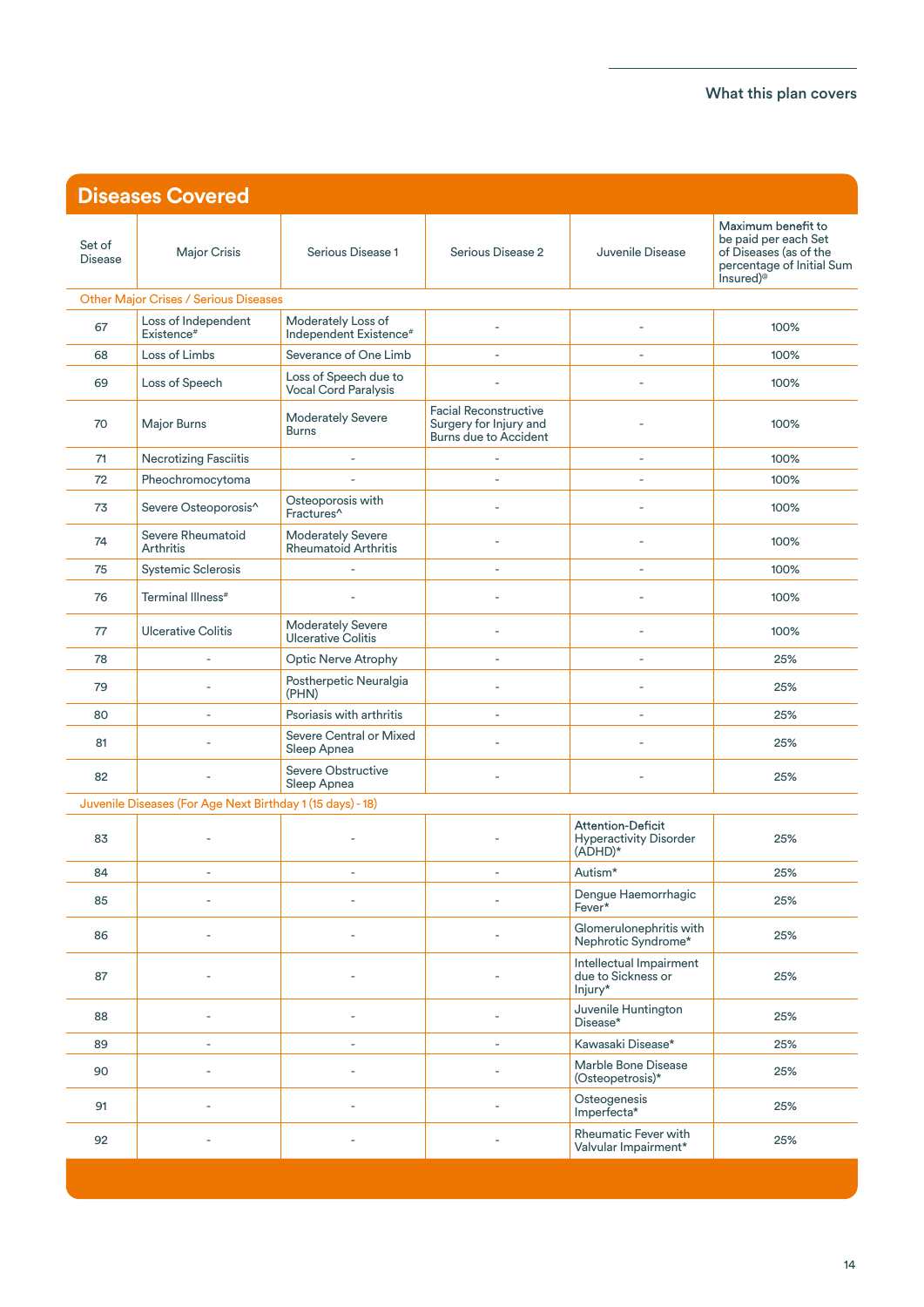| <b>Diseases Covered</b>  |                                                            |                          |                   |                                                                                                                                                                                                                             |                                                                                                                            |
|--------------------------|------------------------------------------------------------|--------------------------|-------------------|-----------------------------------------------------------------------------------------------------------------------------------------------------------------------------------------------------------------------------|----------------------------------------------------------------------------------------------------------------------------|
| Set of<br><b>Disease</b> | Major Crisis                                               | Serious Disease 1        | Serious Disease 2 | Juvenile Disease                                                                                                                                                                                                            | Maximum benefit to<br>be paid per each Set<br>of Diseases (as of the<br>percentage of Initial Sum<br>Insured) <sup>@</sup> |
|                          | Juvenile Diseases (For Age Next Birthday 1 (15 days) - 18) |                          |                   |                                                                                                                                                                                                                             |                                                                                                                            |
| 93                       |                                                            |                          |                   | Scar due to Accident*<br>a) Keloid or<br>Hypertrophic scar<br>where located on the<br>face or neck of the<br>Insured or on any of<br>his/her limbs; or<br>b) Contracture scar on<br>any part of the body<br>of the Insured. | 25%                                                                                                                        |
| 94                       | ٠                                                          | ٠                        | ÷.                | Severe Asthma*                                                                                                                                                                                                              | 25%                                                                                                                        |
| 95                       |                                                            | ٠                        | ÷,                | Severe Epilepsy*                                                                                                                                                                                                            | 25%                                                                                                                        |
| 96                       | ٠                                                          | ٠                        |                   | Severe Haemophilia*                                                                                                                                                                                                         | 25%                                                                                                                        |
| 97                       |                                                            |                          |                   | Still's Disease*                                                                                                                                                                                                            | 25%                                                                                                                        |
| 98                       |                                                            |                          |                   | <b>Type 1 Diabetes</b><br>Mellitus*                                                                                                                                                                                         | 25%                                                                                                                        |
| 99                       |                                                            |                          |                   | Type I Juvenile Spinal<br>Amyotrophy*                                                                                                                                                                                       | 25%                                                                                                                        |
| 100                      |                                                            | $\overline{\phantom{m}}$ |                   | Wilson's Disease*                                                                                                                                                                                                           | 25%                                                                                                                        |

### **Benign Disease**

#### - Surgical Excision of Covered Benign Tumour\*\*

 $\omega$ The maximum benefit to be paid per each Set of Disease is also subject to the maximum coverage of the respective group.

Terminal Illness, Loss of Independent Existence and Moderately Loss of Independent Existence will not be covered after the total Multiple Crisis Benefit paid has reached 100% of # the Initial Sum Insured. If the first Multiple Crisis Benefit is for Terminal Illness, Loss of Independent or Moderately Loss of Independent Existence, the First Confirmed Diagnosis date for any subsequent claim for Multiple Crisis Benefit must be at least 3 years after the date of First Confirmed Diagnosis of immediately preceding Claim for Terminal Illness, Loss of Independent Existence or Moderately Loss of Independent Existence.

- ^ The claim for Severe Osteoporosis or Osteoporosis with Fractures will only be paid if at the time of diagnosis the Insured is aged 70 (age next birthday) below.
- \* Subject to HK\$400,000/US\$50,000 per life of each claim under all policies of the Crisis Cover Series.
- "-" means that there is no particular disease in that Set of Disease.

\*\* Covered Benign Tumour include: (a) adrenal gland, (b) bone, (c) breast, (d) kidney, (e) liver, (f) lung, (g) nerve in cranium or spine, (h) ovary, (i) pancreas, (j) pituitary gland, (k) testis, or (l) uterus.

The decision for excision of tumour must be recommended by Specialist which the tumour is considered to have a definite and significant malignant potential according to appropriate medical criteria after full and appropriate investigations and must be in accordance with accepted medical protocols and based on clinical, imaging and any histopathological evidence.<br>Covered Benign Tumour specifically excluded:

- surgery for ovarian cysts including but not limited to simple cysts, endometrial cysts (endometriomas) of the ovary;
- surgery for removal of tumours in organs not listed above or surgery for removal of gall bladder, gall stones, kidney stones, benign hormone secreting tumours of the adrenal glands; and
- surgery for the following causes in all organs:
	- High grade dysplasia, Lipoma, Haemangioma, non-solid tumours including simple cysts;
	- Tumours which were clearly established as benign or of low malignant potential on radiological criteria or biopsy;
- Tumours removed for reasons other than ruling out cancer; and
- Partial excision of tumour or other procedures including open or closed biopsies, needle aspiration biopsy or cytology, aspiration, embolization or any procedure to reduce tumour size.

Please refer to the definition of Major Crises, Serious Diseases, Juvenile Diseases and Benign Disease in the policy provision for the details of Major Crises, Serious Diseases, Juvenile Diseases and Benign Disease.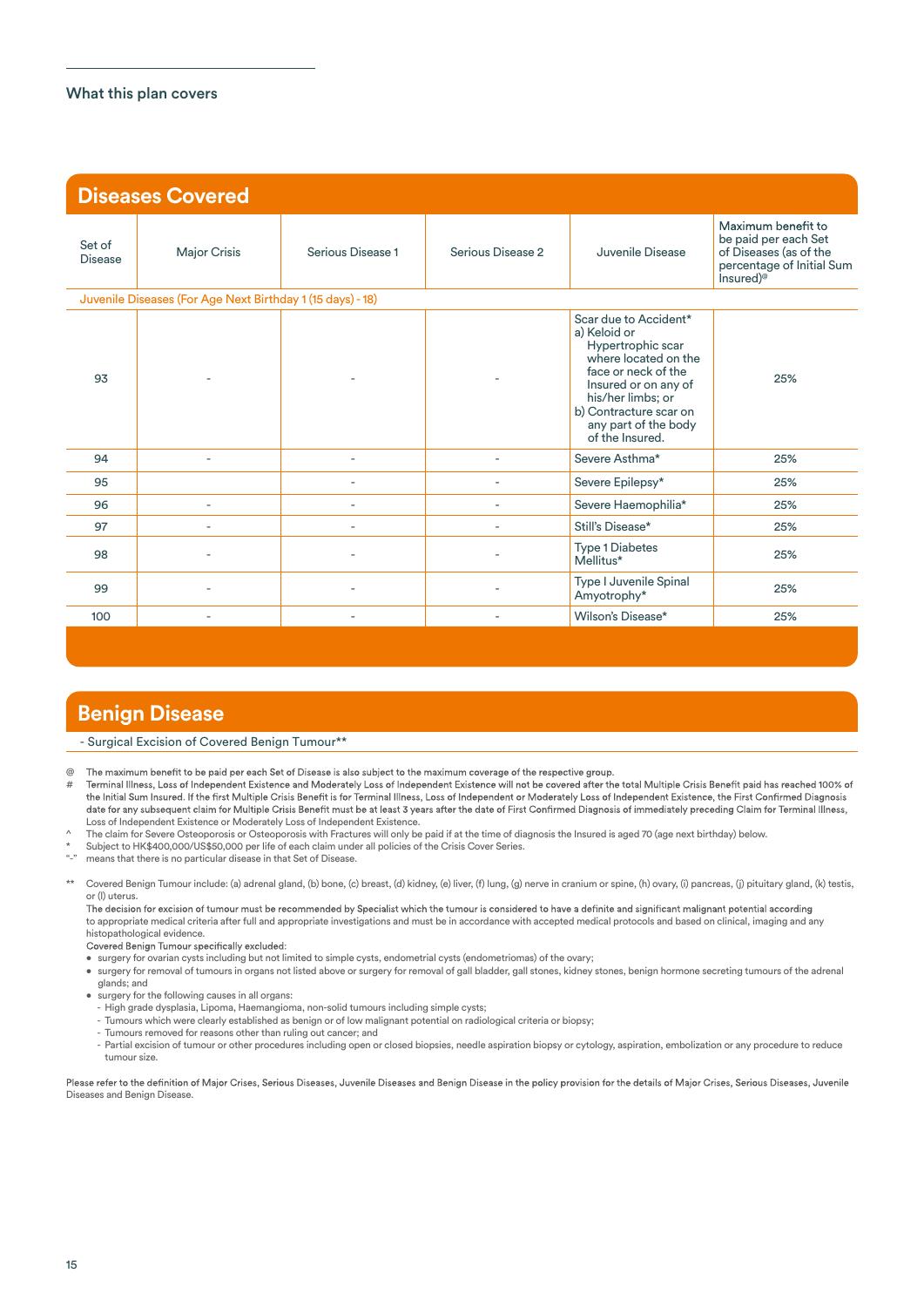| <b>Plan Summary</b>                                                                                          |                                                                                                                                                                                                                                                                                                                                                                                                                                                                                               |          |          |          |
|--------------------------------------------------------------------------------------------------------------|-----------------------------------------------------------------------------------------------------------------------------------------------------------------------------------------------------------------------------------------------------------------------------------------------------------------------------------------------------------------------------------------------------------------------------------------------------------------------------------------------|----------|----------|----------|
| <b>Plan Structure</b>                                                                                        | <b>Basic Plan</b>                                                                                                                                                                                                                                                                                                                                                                                                                                                                             |          |          |          |
| Policy Term                                                                                                  | To the Policy Anniversary immediately preceding the 100 <sup>th</sup> birthday of the Insured                                                                                                                                                                                                                                                                                                                                                                                                 |          |          |          |
| Issue Age (Age Next Birthday)                                                                                | $1 - 70$                                                                                                                                                                                                                                                                                                                                                                                                                                                                                      | $1 - 60$ | $1 - 55$ | $1 - 50$ |
| <b>Premium Payment Period</b>                                                                                | 10 years                                                                                                                                                                                                                                                                                                                                                                                                                                                                                      | 15 years | 20 years | 25 years |
| <b>Premium Structure</b>                                                                                     | The premium is non-guaranteed <sup>24</sup> but it will not be increased based on the age of<br>the Insured on his or her next birthday                                                                                                                                                                                                                                                                                                                                                       |          |          |          |
| Currency                                                                                                     | HKD / USD                                                                                                                                                                                                                                                                                                                                                                                                                                                                                     |          |          |          |
| <b>Premium Payment Mode</b>                                                                                  | Monthly / Semi-Annual / Annually                                                                                                                                                                                                                                                                                                                                                                                                                                                              |          |          |          |
| Minimum Initial Sum Insured                                                                                  | HK\$300,000 / US\$37,500 (per policy)                                                                                                                                                                                                                                                                                                                                                                                                                                                         |          |          |          |
| Maximum Initial Sum Insured <sup>25</sup>                                                                    | Age next birthday 18 or below: HK\$5,000,000 / US\$625,000 (per life)<br>Age next birthday 19 or above: HK\$12,000,000 / US\$1,500,000 (per life)                                                                                                                                                                                                                                                                                                                                             |          |          |          |
| Maximum benefit available<br>for claims of Multiple Crisis<br>Benefit of (a), (b) and (c) below <sup>3</sup> | Total of 1000% of the Initial Sum Insured<br>(the maximum total of 500% of Initial Sum Insured for Cancer Group and<br>Non-Cancer Group respectively, subject to the benefit limit of each Set of Disease)                                                                                                                                                                                                                                                                                    |          |          |          |
| (a) Crisis Benefit for Major<br>Crises <sup>3</sup>                                                          | 100% of the Initial Sum Insured + accumulated Annual Dividends and interest<br>(if any) <sup><math>6</math></sup> + Special Bonus (if any) <sup>7</sup>                                                                                                                                                                                                                                                                                                                                       |          |          |          |
| (b) Crisis Benefit for Serious<br>Diseases <sup>8</sup>                                                      | 25% of the Initial Sum Insured (Subject to a maximum of HK\$400,000 /<br>US\$50,000 per Insured of each claim under all policies of the Crisis Cover<br>Series for Carcinoma-in-situ or Early Stage Malignancy of Specific Organs and<br>Angioplasty of Coronary Artery) + accumulated Annual Dividends and interest<br>(if any) <sup>6</sup> + proportionate Special Bonus (if any) <sup>7</sup>                                                                                             |          |          |          |
| (c) Crisis Benefit for Juvenile<br>Diseases <sup>18</sup>                                                    | 25% of the Initial Sum Insured (Subject to a maximum of HK\$400,000 /<br>US\$50,000 per Insured of each claim under all policies of the Crisis Cover<br>Series) + accumulated Annual Dividends and interest (if any) <sup>6</sup> + proportionate<br>Special Bonus (if any) <sup>7</sup>                                                                                                                                                                                                      |          |          |          |
| Additional Coverage Benefit <sup>9</sup>                                                                     | The benefit is only applicable to Insured whose issue age is 1 - 65 (age next<br>birthday).<br>Additional 90% of the Initial Sum Insured (for the Insured whose issue age is 35 or<br>below at next birthday) or 60% of the Initial Sum Insured (for the Insured whose<br>issue age is above 35 at next birthday) will be payable if the Insured is diagnosed<br>with covered Major Crises or passes away before the 15th Policy Anniversary while<br>the coverage of the policy is in effect |          |          |          |
| Critical Medical Care Benefit <sup>4</sup>                                                                   | Additional 20% of Initial Sum Insured (subject to a maximum of HK\$400,000/<br>US\$50,000 per Insured of each claim under all policies of the Crisis Cover Series)                                                                                                                                                                                                                                                                                                                            |          |          |          |
| Cancer Booster Benefit <sup>14</sup>                                                                         | Additional 20% of the Initial Sum Insured                                                                                                                                                                                                                                                                                                                                                                                                                                                     |          |          |          |
| <b>Additional Benefit for</b><br>Designated Cancers <sup>10</sup>                                            | Additional 25% of the Initial Sum Insured will be payable if the Insured is diagnosed with<br>Lung Cancer, Colorectal Cancer, Breast Cancer or Prostate Cancer                                                                                                                                                                                                                                                                                                                                |          |          |          |
| <b>Extended Critical Medical</b><br>Care Benefit <sup>11</sup>                                               | Additional 50% of the Initial Sum Insured                                                                                                                                                                                                                                                                                                                                                                                                                                                     |          |          |          |
| Life Impact Benefit <sup>5</sup>                                                                             | Additional 50% of the Initial Sum Insured                                                                                                                                                                                                                                                                                                                                                                                                                                                     |          |          |          |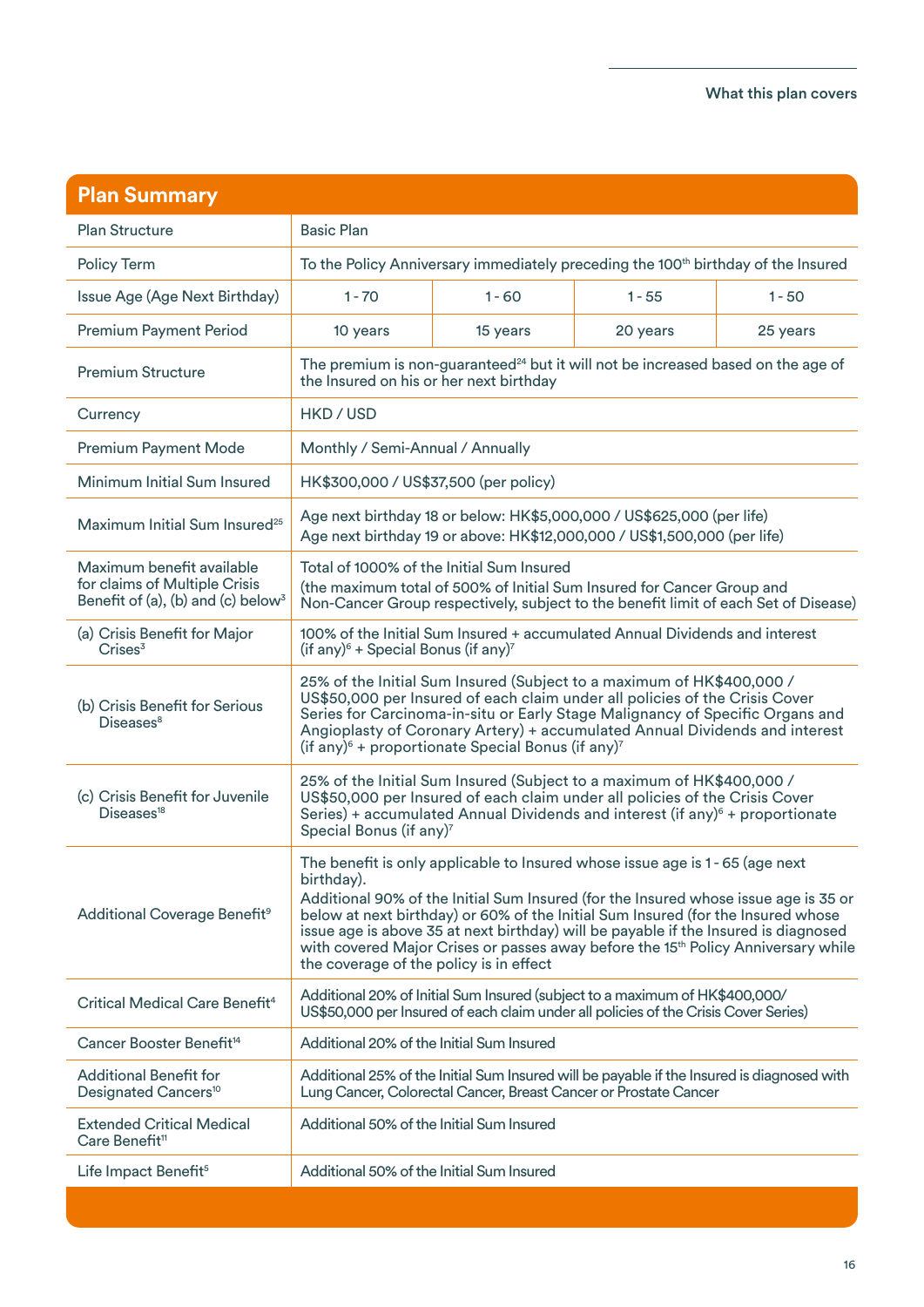| <b>Plan Summary</b>                                                                           |                                                                                                                                                                                                                                                                                                                                                                                                                                                                                                                             |  |
|-----------------------------------------------------------------------------------------------|-----------------------------------------------------------------------------------------------------------------------------------------------------------------------------------------------------------------------------------------------------------------------------------------------------------------------------------------------------------------------------------------------------------------------------------------------------------------------------------------------------------------------------|--|
| Benign Tumour Extra Benefit <sup>3,19</sup>                                                   | Group 1: Surgical Excision of Covered Benign Tumour of<br>(i) breast, (ii) ovary, or (iii) uterus<br>- Additional 10% of Initial Sum Insured (subject to a maximum of HK\$160,000 /<br>US\$20,000 per Insured of each claim under all policies of Crisis Cover Series of<br>each organ)                                                                                                                                                                                                                                     |  |
|                                                                                               | Group 2: Surgical Excision of Covered Benign Tumour of<br>(i) adrenal gland, (ii) bone, (iii) kidney, (iv) liver, (v) lung, (vi) nerve in cranium or<br>spine, (vii) pancreas, (viii) pituitary gland, or (ix) testis<br>- Additional 30% of Initial Sum Insured (subject to a maximum of HK\$400,000 /<br>US\$50,000 per Insured of each claim under all policies of Crisis Cover Series of<br>each organ), less amount of Benign Tumour Extra Benefit claim paid and/or<br>payable                                        |  |
|                                                                                               | The Benign Tumour Extra Benefit for each organ will be payable once only.<br>A maximum of all claims paid and/or payable under this benefit is<br>subject to the lower of:<br>(i) 30% of Initial Sum Insured; or<br>(ii) HK\$400,000 / US\$50,000 per Insured under all policies of Crisis Cover<br><b>Series</b>                                                                                                                                                                                                           |  |
| Life Enrichment Program <sup>13</sup>                                                         | If Crisis Benefit for Major Crises is payable for the first Cancer, Heart Attack or<br>Stroke, relevant rehabilitation program will be provided                                                                                                                                                                                                                                                                                                                                                                             |  |
| Dementia Support Program <sup>15</sup>                                                        | If the Insured/Insured's parent(s) has/have First Confirmed Diagnosed of<br>Alzheimer's disease, a designated support program or a referral service for a<br>designated support program will be offered to the Insured or the Insured's<br>parent(s) respectively                                                                                                                                                                                                                                                           |  |
| Health Supplement Benefit <sup>12</sup>                                                       | Additional 2% of the Initial Sum Insured is payable per month after Crisis Benefit<br>for Major Crises is payable (up to a maximum of 6 months)                                                                                                                                                                                                                                                                                                                                                                             |  |
| Health Screening Benefit <sup>1</sup>                                                         | 0.2% of Initial Sum Insured is payable once for every 2 policy years up to 10 policy<br>years (no more than 5 times per policy)                                                                                                                                                                                                                                                                                                                                                                                             |  |
| Special Benefit for Infant <sup>20</sup>                                                      | If the Insured (or the Insured's spouse) gives birth to a child, the new-born infant<br>shall be covered by the Crisis Benefit for Major Crises or Death Benefit (40% of<br>the Initial Sum Insured per new-born infant and up to a per newborn infant of<br>HK\$400,000 / US\$50,000 under all policies of the Insured and/or Insured's<br>spouse of Crisis Cover Series) from the attained age of 15 days until the child's 5 <sup>th</sup><br>birthday or termination of the policy of the Insured, whichever is earlier |  |
| <b>Surrender/Maturity Benefit</b>                                                             | Guaranteed Cash Value + accumulated Annual Dividends and interest (if any) <sup>6</sup> +<br>Special Bonus (if any)7                                                                                                                                                                                                                                                                                                                                                                                                        |  |
| Death Benefit <sup>3, 26</sup>                                                                | Current Sum Insured + accumulated Annual Dividends and interest (if any) <sup>6</sup> +<br>Special Bonus (if any) <sup>7</sup>                                                                                                                                                                                                                                                                                                                                                                                              |  |
| Compassionate Death Benefit <sup>27</sup>                                                     | Additional 10% of the Initial Sum Insured                                                                                                                                                                                                                                                                                                                                                                                                                                                                                   |  |
| Option to apply for new policy<br>of critical illness at specified<br>age (Age Next Birthday) | Option to apply for a critical illness protection plan upon the Policy Anniversary<br>which immediately comes on or after the respective ages of 18 / 30 / 40 / 60 of<br>the Insured without evidence of insurability <sup>28</sup>                                                                                                                                                                                                                                                                                         |  |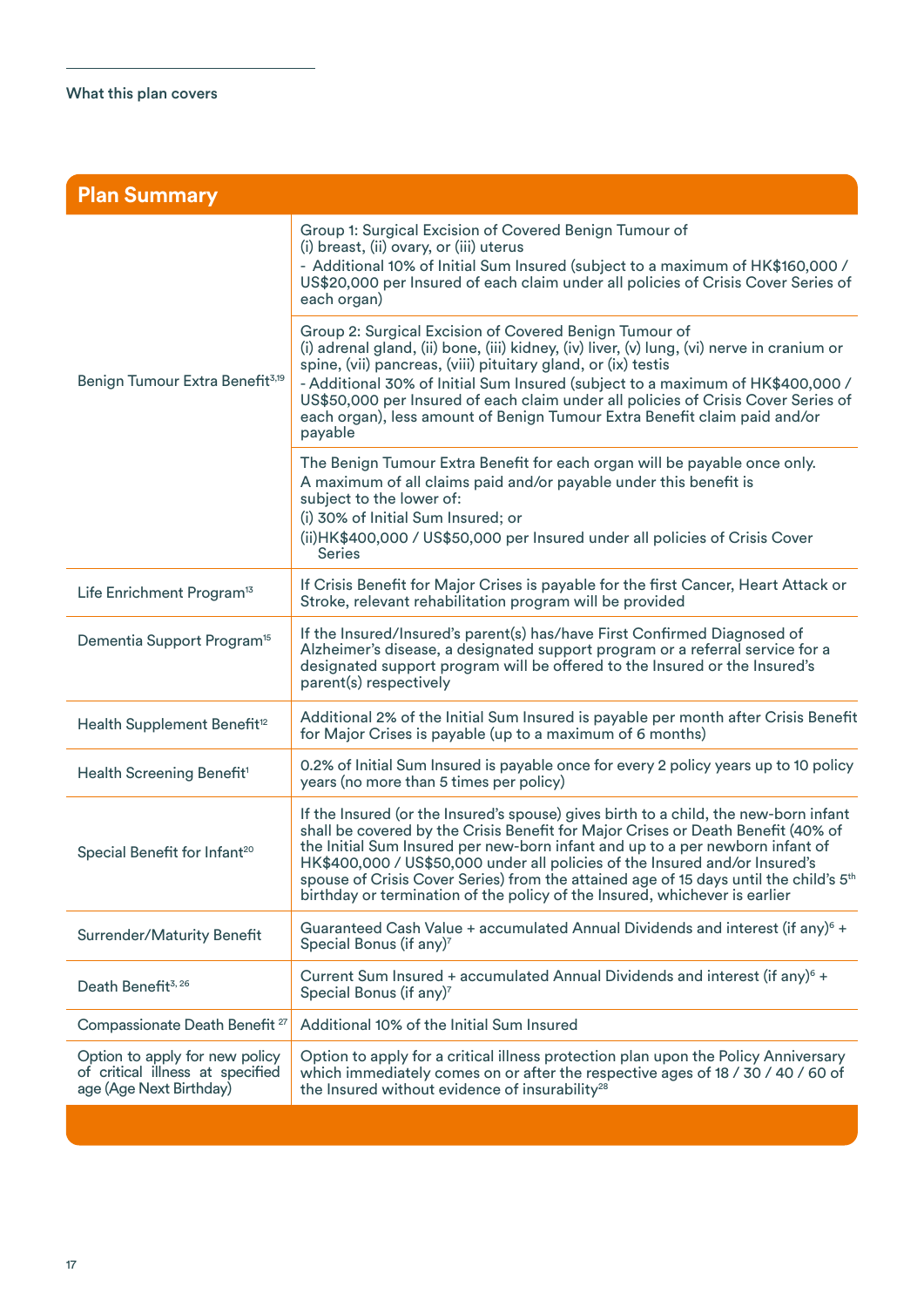| <b>Plan Summary</b>                                                                            |                                                                                                                                                                                                                                                                                                                                                                                                  |
|------------------------------------------------------------------------------------------------|--------------------------------------------------------------------------------------------------------------------------------------------------------------------------------------------------------------------------------------------------------------------------------------------------------------------------------------------------------------------------------------------------|
| Crisis Cover Series - PREMIER<br>THE ONEcierge One Team<br>Health Management <sup>2</sup>      | Service Program                                                                                                                                                                                                                                                                                                                                                                                  |
| Second Medical Opinion <sup>21</sup>                                                           | Service Program                                                                                                                                                                                                                                                                                                                                                                                  |
| Family Care Services <sup>22</sup>                                                             | Service Program                                                                                                                                                                                                                                                                                                                                                                                  |
| Extended Grace Period Benefit                                                                  | Available since the 2 <sup>nd</sup> policy year, if the Policy Owner becomes a parent, gets<br>married or divorced, or becomes involuntarily unemployed during the premium<br>payment period of the Plan, Policy Owner can choose to apply for the Extended<br>Grace Period Benefit to stay protected by this Plan while enjoying an extended<br>grace period for premium payment up to 365 days |
| Waiver of Premium on Death<br>Benefit (Parents) / (Spouse)<br>(optional benefit) <sup>23</sup> | After the policy has been in force for 2 years, if the parent of an insured child (as<br>a Policy Owner or Parent Contingent Owner) or the spouse of an insured adult<br>(as a Spouse Owner or Spouse Beneficiary) passes away, the future premiums<br>will be waived to lighten your burden                                                                                                     |
|                                                                                                |                                                                                                                                                                                                                                                                                                                                                                                                  |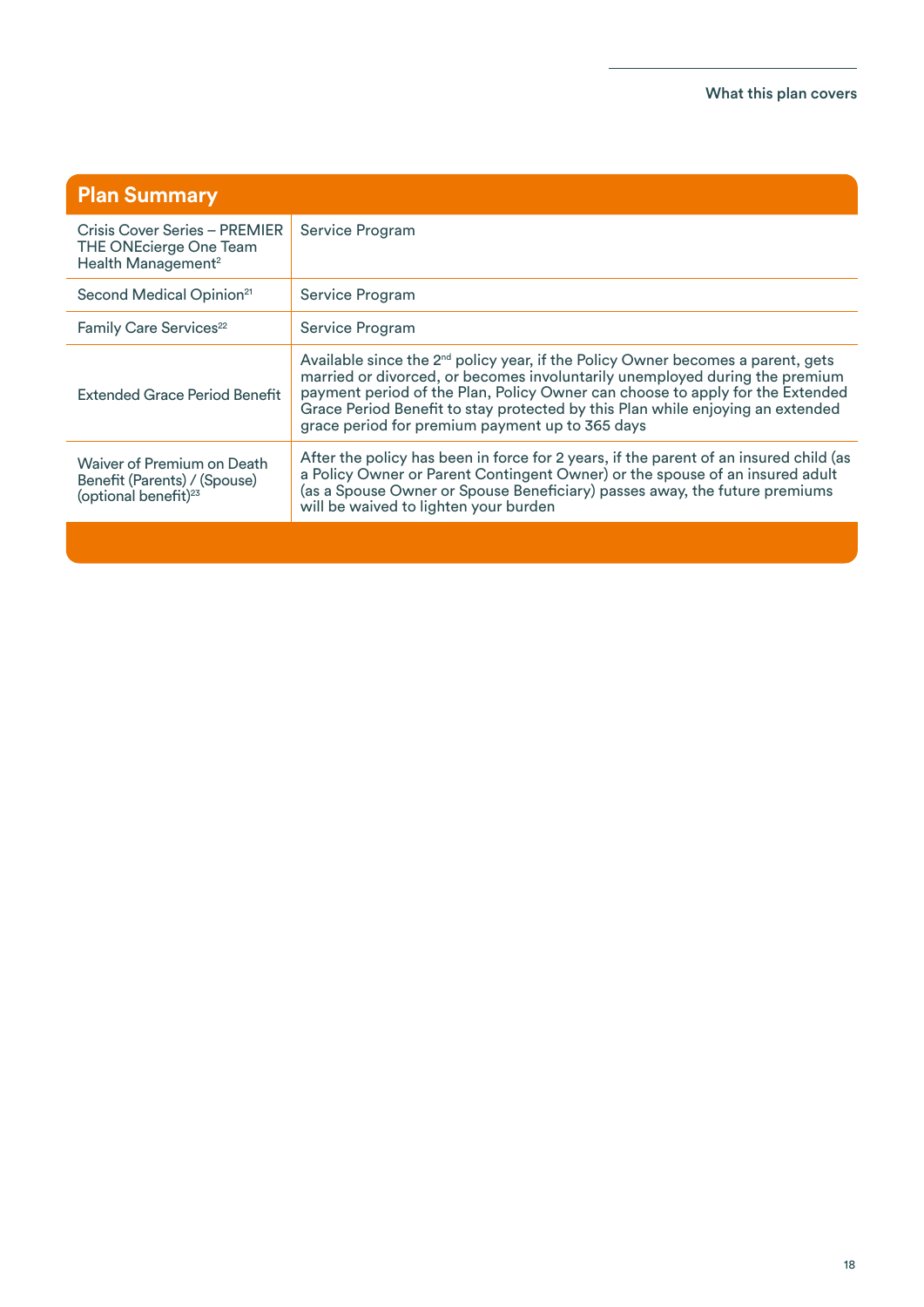### **Remarks**

- 1. FWD Life Insurance Company (Bermuda) Limited (incorporated in Bermuda with limited liability) ("FWD" or "We") will reimburse the reasonable and customary charges for health screening (up to max. HK\$6,000 / US\$750 for Health Screening Benefit under all policies of the Crisis Cover Series per Insured) received by the Insured once for every 2 policy years (up to 10 policy years), provided that the Insured must have been continuously covered for 2 years from the Policy Date. This benefit amount will not be deducted from the Multiple Crisis Benefit Limit. Crisis Cover series means Crisis VCover, Crisis OneCover, Crisis OneCover Prime and other selected critical illness insurance plan(s) as specified by FWD from time to time.
- 2. PREMIER THE ONEcierge is provided by HealthMutual Group Limited ("HMG") and its healthcare network team and Parkway Hospitals Singapore ("Parkway") and shall not form a part of the policy or benefit item under the policy provisions. FWD reserves the right to terminate or vary the service in its sole discretion without further notice. FWD shall not be responsible for any act, negligence or failure to act on the part of HMG and its healthcare network team and Parkway. This service is only available in the Pan-Asia Region. The hotline for PREMIER THE ONEcierge is (852) 8120 9066 for Hong Kong and there is also a toll-free number for Mainland, 400 9303078. For details, please refer to the attached PREMIER THE ONEcierge's brochure.
- 3. FWD shall not pay the Multiple Crisis Benefit, Critical Medical Care Benefit, Life Impact Benefit or Benign Tumour Extra Benefit where the symptoms appear, the condition occurs or the diagnosis relating to the relevant Major Crisis, Serious Disease, Juvenile Disease, Benign Disease or illness occurs before or within the first 90 days from the Policy Date, the Policy Restart Date or Initial Sum Insured increased date (for the increased amount). The aggregate maximum amount of benefits payable for all claims under Multiple Crisis Benefit is 500% of Initial Sum Insured for Cancer Group and for Non-Cancer Group respectively ("Multiple Crisis Benefit Limit"). Major Crises, Serious Diseases and Juvenile Diseases claim under Multiple Crisis Benefit ("Claim") for each Set of Disease can be made up to a maximum benefit amount of a percentage of the Initial Sum Insured as set out in the table under the "Diseases Covered" section and subject to the Multiple Crisis Benefit Limit. In respect to the Claim under the policy, if the total amount of Claim paid and / or payable exceeds 100% of the Initial Sum Insured, the Insured must have survived for a period of at least 14 days from the date of First Confirmed Diagnosis of the respective disease (except for continuous cancer) in order to be eligible for the respective benefit. If the total Claim paid under the policy reaches 100% of the Initial Sum Insured, FWD will waive the balance of premium payable under the Basic Plan. The first premium to be waived will be the one falling due immediately after the date following the First Confirmed Diagnosis of the Major Crisis, Serious Disease or Juvenile Disease which leads the total Claim paid under the policy to reach 100% of the Initial Sum Insured and all the riders will be terminated. No Multiple Crisis Benefit will be paid by the policy upon the payment of 1000% of the Initial Sum Insured as Multiple Crisis Benefit. Current Sum Insured means the Initial Sum Insured less any claims paid and / or payable for Multiple Crisis Benefit under the policy which will be reduced accordingly, subject to a minimum of zero. Guaranteed Cash Value, future premium, future Annual Dividend (if any) and Special Bonus (if any) will be reduced accordingly. Once the Current Sum Insured amount of the policy has been reduced to zero, the Guaranteed Cash Value is reduced to zero accordingly, and any future Annual Dividend and Special Bonus will not be declared.

Waiting period of multiple claims

No waiting period between 2 Crisis Benefit Claims is required except the following:

- a. If both of the 2 Crisis Benefit Claims are for Major Crisis (other than in the scenario stated in (b) and (c) below), in order for the subsequent claim to be covered under the policy, the First Confirmed Diagnosis of the Major Crisis of the subsequent Crisis Benefit Claim for Major Crisis will be at least 1 year after the date of the First Confirmed Diagnosis of the Major Crisis of the immediately preceding Crisis Benefit Claim for Major Crisis (for which benefit has been paid under this policy).
- b. If both of the 2 Crisis Benefit Claims are for Crisis Benefit for Major Crises under the cancer group, continuous cancer, recurrence of the cancer and cancer in different sites will be covered, provided that:
	- 1. if the subsequent claim for cancer is a continuous cancer of the preceding cancer claim (for which benefit has been paid), the cancer of the subsequent claim will be covered only if 3 years has passed since the date of the confirmed diagnosis of that preceding claim for cancer which has not been completed in remission;
	- 2. if the subsequent claim for cancer is a recurrence of the cancer of the preceding cancer claim (for which benefit has been paid), the cancer of the subsequent claim will be covered only if the First Confirmed Diagnosis of the subsequent cancer takes place at least 3 years after the date of the First Confirmed Diagnosis of that preceding claim for cancer (for which benefit has been paid);
	- 3. if the subsequent claim for cancer is not a continuous cancer or recurrence of the cancer of the preceding cancer claim (for which benefit has been paid), the cancer of the subsequent claim will be covered only if the First Confirmed Diagnosis of the subsequent cancer takes place at least 1 year after the date of the First Confirmed Diagnosis of that preceding claim for cancer (for which benefit has been paid).
- c. If there is a Crisis Benefit Claim for terminal illness, loss of independent existence or moderately loss of independent existence (which has been approved under the policy), the subsequent Crisis Benefit Claim (irrespective of whether it is a Crisis Benefit Claim for Juvenile Disease, Serious Disease or Major Crisis) will only be covered if the date of the First Confirmed Diagnosis of the illness of such subsequent Crisis Benefit Claim is at least 3 years after the date of the First Confirmed Diagnosis of the terminal illness, loss of independent existence or moderately loss of independent existence (as the case may be) of the immediately preceding Crisis Benefit Claim for terminal illness, loss of independent existence or moderately loss of independent existence (as the case may be).
- 4. While this policy is in force, if it becomes Medically Necessary for the Insured to be Confined in an Intensive Care Unit for 3 or more consecutive days for an illness or Injury with the use of Invasive Life Support, FWD will pay Critical Medical Care Benefit. This benefit can be claimed once only under this policy and this additional benefit amount will not be deducted from the Current Sum Insured and Multiple Crisis Benefit Limit.

This benefit is also subject to the following conditions:

- 1. if both (a) Multiple Crisis Benefit Crisis Benefit for Major Crises, and (b) Critical Medical Care Benefit are payable by us as a result of the same illness or Injury, we will only pay Multiple Crisis Benefit – Crisis Benefit for Major Crises but not the Critical Medical Care Benefit:
- 2. if any preceding claim for the same illness or Injury has been paid under Multiple Crisis Benefit Crisis Benefit for Major Crises, we will not pay the Critical Medical Care Benefit for the same illness or Injury; and<br>3 if both (a) Life Impact Benefit, and (b) Critical Medical Care Benefit are pay
- if both (a) Life Impact Benefit, and (b) Critical Medical Care Benefit are payable by us as a result of same illness or Injury, we will pay both Life Impact Benefit and Critical Medical Care Benefit.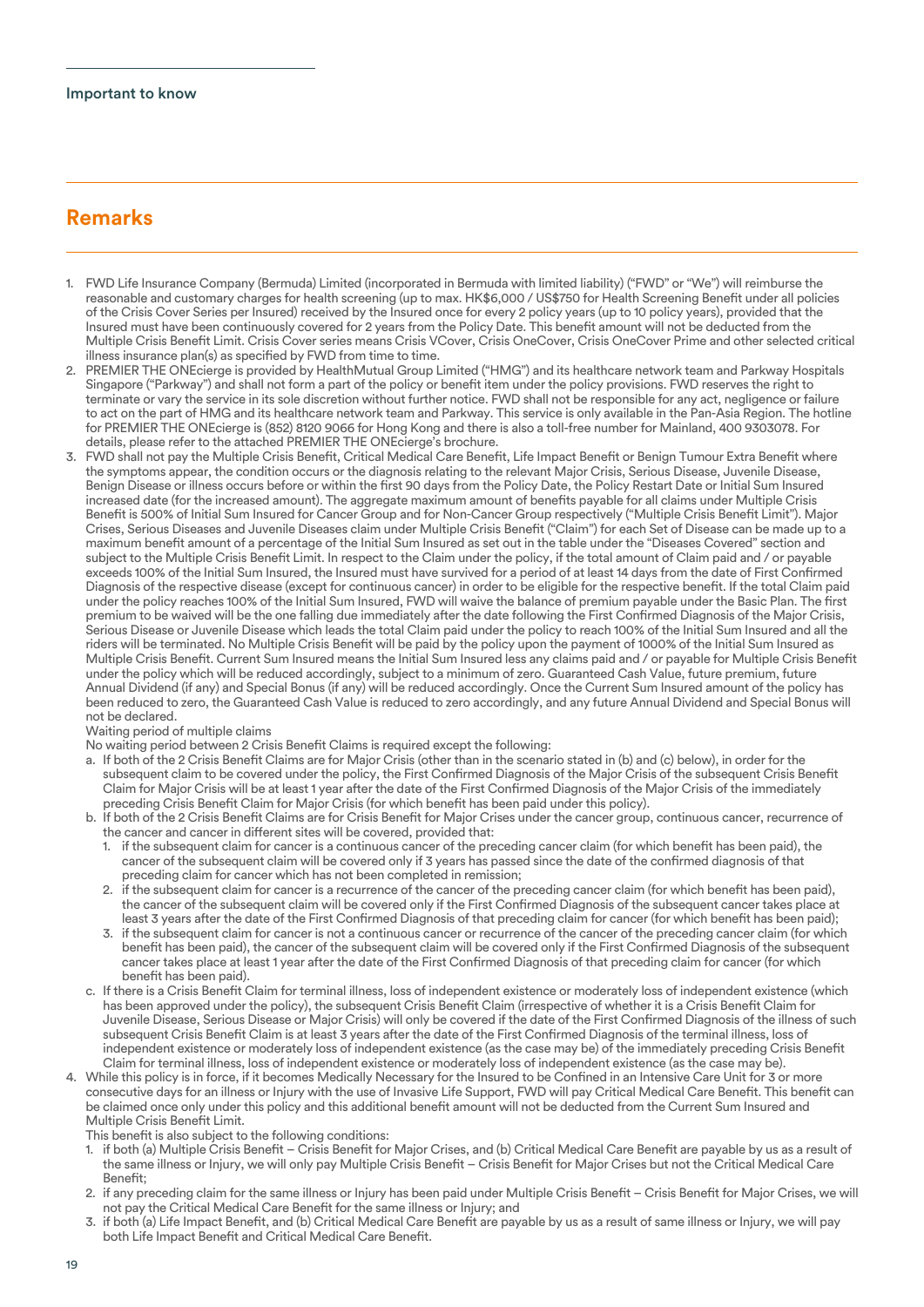### **Remarks**

- 5. This benefit can be claimed 4 times under this policy and this additional benefit amount will not be deducted from the Current Sum Insured and Multiple Crisis Benefit Limit. This benefit will automatically be terminated on the Policy Anniversary immediately preceding the 86<sup>th</sup> birthday of the Insured.
	- This benefit is also subject to the following conditions:
	- 1. if both (a) Multiple Crisis Benefit Crisis Benefit for Major Crises, and (b) Life Impact Benefit are payable by us as a result of the same illness or Injury, we will only pay Multiple Crisis Benefit – Crisis Benefit for Major Crises but not the Life Impact Benefit;
	- 2. if any preceding claim for the same illness or Injury has been paid under Multiple Crisis Benefit Crisis Benefit for Major Crises, we will not pay the Life Impact Benefit for the same illness or Injury; and
	- 3. if both (a) Life Impact Benefit, and (b) Critical Medical Care Benefit are payable by us as a result of same illness or Injury, we will pay both Life Impact Benefit and Critical Medical Care Benefit.
- 6. Annual Dividend (if any) will be payable every year starting from the 1st Policy Anniversary provided that the policy is in force and premium is paid in full when due. Annual Dividend is a non-guaranteed payment and is determined by FWD from time to time at its absolute discretion. Annual Dividend will not be payable when total payments of Multiple Crisis Benefit under the policy reach 100% of the Initial Sum Insured.
- 7. When the policy has been inforced for 5 years or more, a Special Bonus (if any) will be payable under the policy upon the payment of Crisis Benefit for Major Crises or Death Benefit under the policy, surrender, maturity or at the end of the one year restart period if the policy lapses and is not restarted within that period. Special Bonus is not guaranteed and is determined by FWD from time to time at its absolute discretion. A proportionate Special Bonus, if any, may also be paid upon payment of the Crisis Benefit for Serious Diseases, Crisis Benefit for Juvenile Diseases or partial surrender. Special Bonus (if any) will then be reduced on a pro rata basis accordingly. Special Bonus will not be payable when total payments of Multiple Crisis Benefit under the policy reach 100% of the Initial Sum Insured.
- 8. Each Serious Disease can be payable once only (except Carcinoma-in-situ or Early Stage Malignancy of Specific Organs and Angioplasty of Coronary Artery). A maximum of two claims can be made in respect of Angioplasty of Coronary Artery under the Plan. To be eligible for the second claim under it, the treatment must be performed on a location of stenosis or obstruction in a major coronary artery where no stenosis greater than 60 percent was identified in the coronary angiogram relating to the first claim of this illness, for which benefit has been paid. Carcinoma-in-situ or Early Stage Malignancy of Specific Organs can be claimed more than once. To be eligible for the subsequent claims, the claims must be a Carcinoma-in-situ or Early Stage Malignancy of one of the covered organs that is different from the organ(s) of the previous claims for which benefit(s) have / has been paid. If the relevant covered organ has both a left and a right component (such as, but not limited to, the lungs or breasts), the left side and right side of the organ shall be considered one and the same organ. A maximum of HK\$400,000 / US\$50,000 per Insured of each claim is payable under all policies of the Crisis Cover Series for Carcinoma-in-situ or Early Stage Malignancy of Specific Organs and Angioplasty of Coronary Artery.
- 9. Additional 90% of the Initial Sum Insured (for the Insured whose issue age is 35 or below at next birthday) or 60% of the Initial Sum Insured (for the Insured whose issue age is above 35 at next birthday) will be payable as at the date when the Crisis Benefit for Major Crises or Death Benefit is payable under the policy. This benefit will be payable once only under the policy and will be terminated (i) upon the termination of the policy; (ii) once the Crisis Benefit for Major Crises or Death Benefit has been paid or becomes payable; or (iii) on the 15<sup>th</sup> Policy Anniversary, whichever is the earliest. This additional benefit amount will not be deducted from the Multiple Crisis Benefit Limit.
- 10. The benefit payable is equivalent to 25% of the Initial Sum Insured as at the date when the designated Cancer (i.e. Lung Cancer, Colorectal Cancer, Breast Cancer or Prostate Cancer) is payable under Crisis Benefit for Major Crises of the policy. This benefit can be payable once only under the policy. The coverage of this benefit shall be terminated upon 500% of the Initial Sum Insured is paid from Cancer Group, regardless of whether the benefit has even been paid or not. This additional benefit amount will not be deducted from the Multiple Crisis Benefit Limit.
- 11. While this policy is in force, after Multiple Crisis Benefit Crisis Benefit for Major Crises has been paid or is payable, and it becomes Medically Necessary for the Insured to be Confined in an Intensive Care Unit for 3 or more consecutive days with the use of Invasive Life Support in respect of the same covered Major Crisis, provided that the first day of Confinement of Intensive Care Unit is within 1 year after the date of First Confirmed Diagnosis of such Major Crisis, FWD will pay Extended Critical Medical Care Benefit. This benefit can be claimed twice under this policy and this additional benefit amount will not be deducted from the Multiple Crisis Benefit Limit.
- 12. While the Insured is still alive and the policy is in force, when the Crisis Benefit for Major Crises is payable, Health Supplement Benefit will be payable per month (up to a maximum of 6 months) starting from the payment date of the respective Crisis Benefit for Major Crises. This benefit will be payable once only under the policy and this additional benefit amount will not be deducted from the Multiple Crisis Benefit Limit.
- 13. This service is provided by HMG and its healthcare network team. FWD reserves the right to vary the services in its sole discretion without further notice. FWD shall not be responsible for any act, negligence or failure to act on the part of HMG and its healthcare network team. While the Insured is still alive and the policy is still in force, when the Crisis Benefit for Major Crises for the first Cancer, first Heart Attack or first Stroke is payable, FWD will provide the Life Enrichment Program which shall be started within 6 months from the payment date of Claim of such respective Cancer, Heart Attack or Stroke. This benefit will be payable only once for each Claim of first Cancer, first Heart Attack and first Stroke under Crisis Benefit for Major Crises per life. This service is only available in Hong Kong region.
- 14. While the policy is in force, if Multiple Crisis Benefit Crisis Benefit for Major Crises has been paid for cancer, and the Insured is diagnosed with the same cancer and is receiving Active Treatment or End-of-life Care in respect of the same cancer on the recommendation of a Specialist, which is Medically Necessary, at least 1 year after the date of First Confirmed Diagnosis of the Cancer in respect of which Multiple Crisis Benefit – Crisis Benefit for Major Crises has been paid under the policy, FWD will pay Cancer Booster Benefit. This benefit will be payable only once under this policy, and this additional benefit amount paid will not be deducted from the Multiple Crisis Benefit Limit of this policy.

This benefit will automatically be terminated on the Policy Anniversary immediately preceding the 86<sup>th</sup> birthday of the Insured.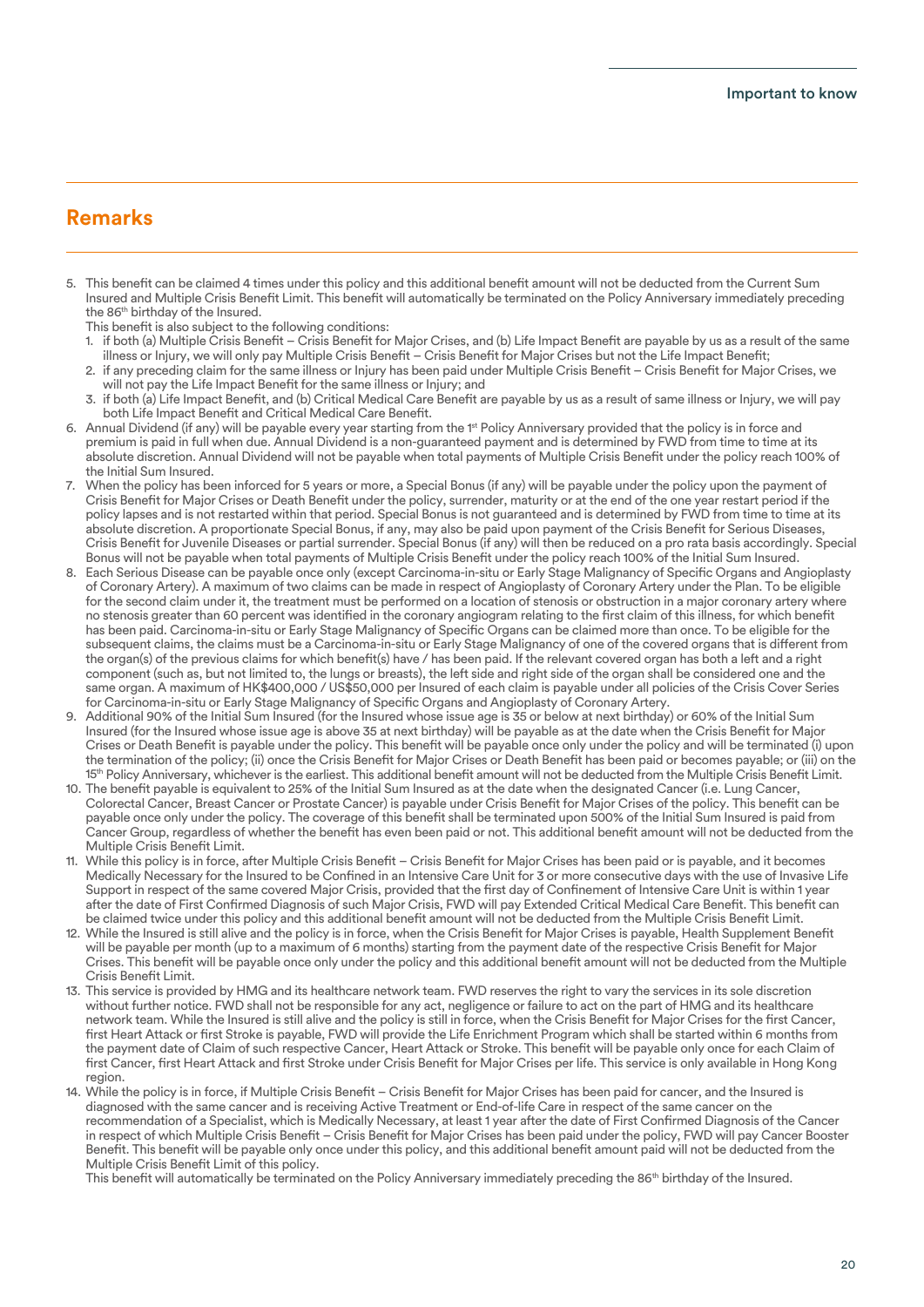### **Remarks**

- 15. This benefit will only apply if the policy was issued after age 35 at the next birthday of the Insured:
	- 1. When the Insured has the First Confirmed Diagnosis of Alzheimer's Disease, FWD will provide a designated support program to the Insured and the fee will be waived once per life.
	- 2. When a parent of the Insured has the First Confirmed Diagnosis of Alzheimer's Disease, FWD will provide a referral service of designated support program once to each of the parents of the Insured. All other relevant fees and charges will be borne by the Insured or users of the service including the Insured's parents.

 Dementia Support Program is currently provided by Senior Citizen Home Safety Association ("SCHSA") and its healthcare network team. FWD reserves the right to vary the services in its sole discretion without further notice. FWD shall not be responsible for any act, negligence or failure to act on the part of SCHSA and its healthcare network team. Dementia Support Program will start within 6 months from the date of First Confirmed Diagnosis of Alzheimer's Disease. This service is only available in Hong Kong region.

- 16. The maximum eligible benefit amount under the Plan includes Multiple Crisis Benefit, Additional Coverage Benefit, Critical Medical Care Benefit, Cancer Booster Benefit, Additional Benefit for Designated Cancers, Extended Critical Medical Care Benefit, Life Impact Benefit, Benign Tumour Extra Benefit and Health Supplement Benefit and subject to specified terms and conditions under the respective benefits. 17. Subject to the relevant waiting period, please refer to the policy provisions for details.
- 18. Each Juvenile Disease can be payable once only and the cover is up to aged 18 (Age Next Birthday).
- 19. Surgical Excision of Covered Benign Tumour means an actual undergoing of a complete surgical excision of a Solid Tumour and such tumour is excised specifically for the purpose of ruling out cancer and is confirmed by histopathological examination in writing by a specialist as a non-cancerous benign tumour. This additional benefit amount will not be deducted from the Multiple Crisis Benefit Limit.
- 20. This additional benefit is available if the policy has been in effect for at least 2 consecutive policy years after the Policy Date or the last Policy Restart Date, whichever is later. Policy Owners have to notify FWD within 180 days from the date of birth of the infant for application of this benefit. Once the coverage of the covered child has been in effect by FWD, upon the death of the covered child or if the covered child has the first symptoms of a Major Crisis that appear after the first 90 days from the coverage effective date and has the First Confirmed Diagnosis of the Major Crisis subsequently, FWD will pay the benefit. Any claim of the new-born infant under this benefit shall not be deducted from the Insured's Current Sum Insured and will not affect the other benefits available for the Insured under this policy. Policy Owners can only claim either the Crisis Benefit for Major Crises or Death Benefit (not both) under Special Benefit for Infant for any one covered child.
- 21. The service is currently provided by International SOS and is not guaranteed renewable. All relevant fees and charges (if any) of this service shall be borne by the Insured solely. FWD shall not be responsible for any act or failure to act on the part of International SOS. Details of the services and service provider may be revised from time to time without giving any notice.
- 22. The service is currently provided by Aspire Lifestyles ("Aspire") and is not guaranteed renewable. All relevant fees and charges (if any) of this service shall be borne by the Insured solely. FWD shall not be responsible for any act or failure to act on the part of Aspire and/or any of its affiliates. Details of the services and service provider may be revised from time to time without FWD's prior notice.
- 23. For Waiver of Premium on Death Benefit (Parents) / (Spouse) selected at time of application:
- (i) Waiver of Premium on Death Benefit (Parents)

 An Insured child must be below the age of 19 (age next birthday) at the time of policy application. After the policy has been in force for 2 years, if you (i.e. the Policy Owner) and / or the Parent Contingent Owner pass(es) away, FWD will waive the premiums payable under the basic plan which fall due from the date of the Policy Owner's death or the death of Parent Contingent Owner (as the case may be) up to and including the Policy Anniversary immediately preceding the 25<sup>th</sup> birthday of the Insured. You and the Parent Contingent Owner need to be at or below the age of 50 (age next birthday) at the time of policy application, or at the date of request for nomination or change of contingent ownership of the policy (as the case may be). The Parent Contingent Owner must be the Insured child's parent. For the purpose of this benefit, you may reassign a parent who is at or below the age of 50 (age next birthday) as the Policy Owner or Parent Contingent Owner any time while the policy is in effect. This waiver of premium benefit with respect to the reassignment will be effective after 2 years of the relevant reassignment, subject to the age and relationship requirements described above. (ii) Waiver of Premium on Death Benefit (Spouse)

 An Insured adult must be at the age of 19 (age next birthday) or above at the time of policy application. After the policy has been in force for 2 years, if the Insured's spouse, who is (i) the Policy Owner, (ii) a sole beneficiary or (iii) one of the beneficiaries of the policy, passes away, FWD will waive the balance of premium payable under the basic plan. The Insured's spouse must be at or below the age of 50 (age next birthday) at the time of policy application, or the request for nomination or change of Spouse Owner or Spouse Beneficiary (as the case may be). For the purpose of this benefit, you may reassign your spouse who is at or below the age of 50 (age next birthday) as the Policy Owner or beneficiary any time while the policy is in effect. This waiver of premium benefit with respect to the reassignment will be effective after 2 years of the relevant reassignment, subject to the age and relationship requirements described above.

- 24. Premium rates are not guaranteed and FWD reserves the right to review the premium rates from time to time.
- 25. Subject to the aggregate maximum Sum Insured per life of all designated critical illness policies, which is determined by FWD's prevailing rules and regulations.
- 26. If the Claim paid reaches 100% of Initial Sum Insured, no Death Benefit will be payable under the policy.
- 27. If the Insured dies, FWD will pay additional 10% of the Initial Sum Insured as Compassionate Death Benefit irrespective of the amount of any Claim paid by FWD under his policy.
- 28. The Policy Owner has the right to apply for a new critical illness protection plan within 31 days immediately before or after relevant Policy Anniversary which immediately comes on or after the respective ages of 18 / 30 / 40 / 60 (Age Next Birthday) of the Insured without providing further evidence of insurability on the Insured (the aggregate maximum of the sum insured is HK\$500,000/US\$62,500 per life), provided that the original policy has been in effect for at least 3 consecutive policy years after the Policy Date or the last Policy Restart Date, whichever is later, no benefit has been paid or become payable under the original policy, and no loading premium and/or additional individual exclusions when the original policy is issued. This right shall be subject to the plan available at the time of application and such terms and conditions of FWD and the aggregate maximum sum insured per life of all designated critical illness policies, which is determined by FWD's then rules and regulations. This benefit is irrevocable after execution.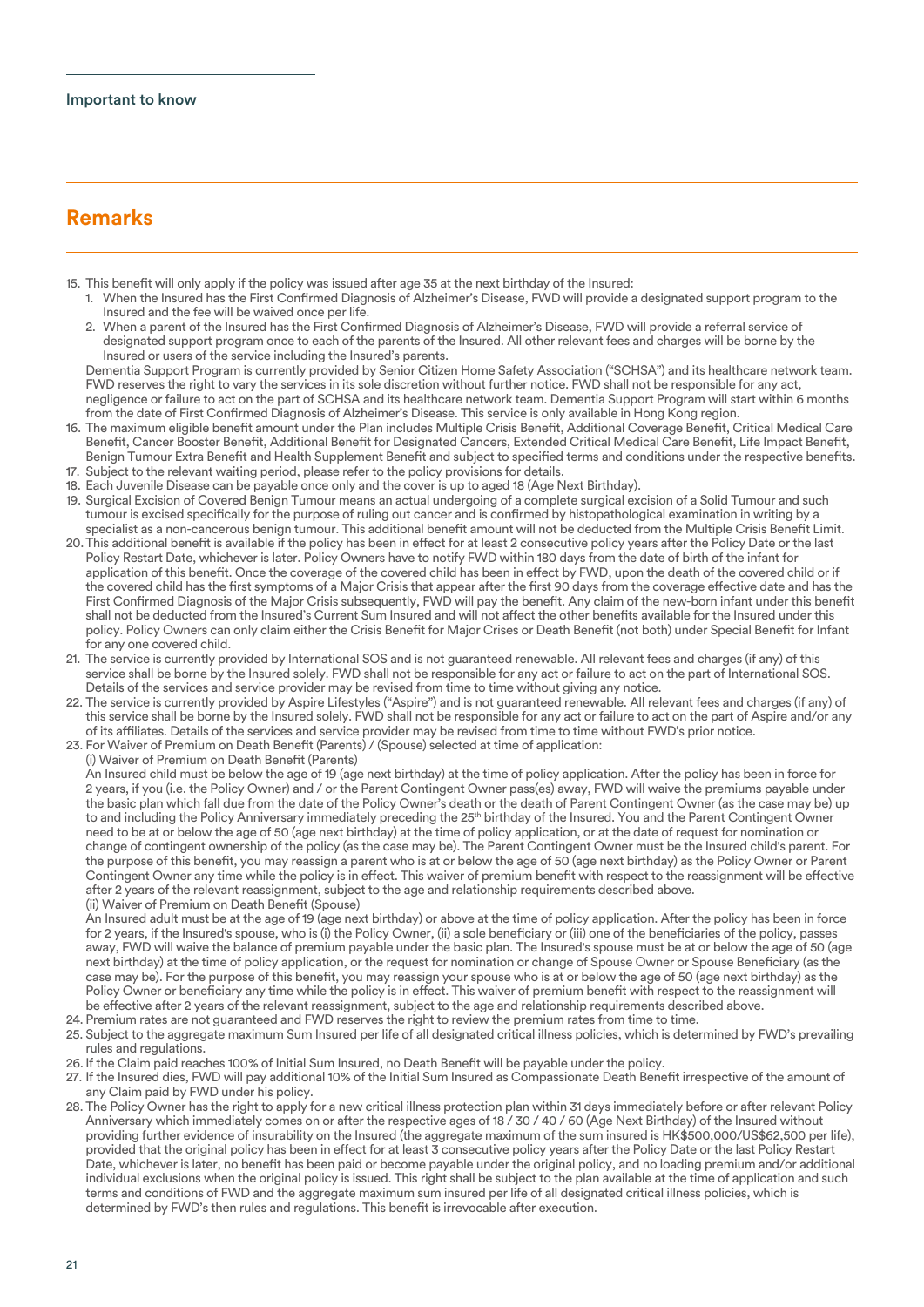### **Dividend / Bonus Information & Investment Strategy**

### **Dividend / Bonus Information**

The non-guaranteed special bonus is determined based on the latest dividend / bonus declaration philosophy and investment strategy of FWD that shown below (Please refer to FWD's website for latest information: https://www.fwd.com.hk/en/regulatory-disclosures/dividend-bonus-declaration-philosophy/) You may also refer to below FWD's website for dividend / bonus history: (https://www.fwd.com.hk/en/regulatory-disclosures/fullment-ratios/)

### **Dividend / Bonus Declaration Philosophy**

FWD issues participating policies, which offer the policyholders ("You") with dividend/bonus benefits that are not guaranteed. Dividend/bonus includes annual dividend (Include interest on accumulated dividends), terminal dividend, reversionary bonus and special bonus.

Through the dividend/bonus declaration, you participate in the financial performance of the participating products. The financial performance of participating products covers the experience and future outlook of a number of factors, including but not limited to:

1. Investment return; 2. Expenses; 3.Persistency; 4. Claims experience

FWD reviews the dividend/bonus at least annually based on our dividend policy. The dividend/bonus could be adjusted if the financial performance is different from the expectation, and as a result the actual declared dividend/bonus may be different from the benefit illustrations.

The dividend/bonus recommendation is reviewed and approved by our Board of Directors (the "Board"), with written declaration by the Chairman of the Board, an Independent Non-Executive Director and the Appointed Actuary on due regard to our dividend policy as well as the principle of fair treatment of customers.

The current year and projected dividend/bonus would be communicated to you at least annually. Any changes in the current year and projected dividend/bonus will be reflected in the policy annual statement.

### **Smoothing**

Financial performance is unforeseeable. To facilitate your financial planning, we have a smoothing process aiming to deliver a more stable dividend/bonus payouts during the policy term.

When the financial performance is better (worse) than expected, we may hold back a portion of the gains (losses), which will be passed back to you over the future years to ensure a more stable dividend/bonus payouts. Due to the variation of features and benefits of different products, different levels of smoothing may also be applied.

### **Pooling**

Consistent with the nature of insurance contracts, we also group similar policies together to pool the risks amongst a larger number of policyholders to provide diversification benefits, which help to stabilize the financial performance (and hence the dividend/bonus payouts).

To maintain the fairness between policyholders, we may also separate different generations of policies of the same product into different buckets with different dividend/bonus scales, with an aim to more closely reflect the underlying financial performance. As a result, the frequency and magnitude of the dividend/bonus adjustments may vary among different products and buckets. In general, the adjustments on dividend/bonus are more frequent and significant for products with higher risk profile.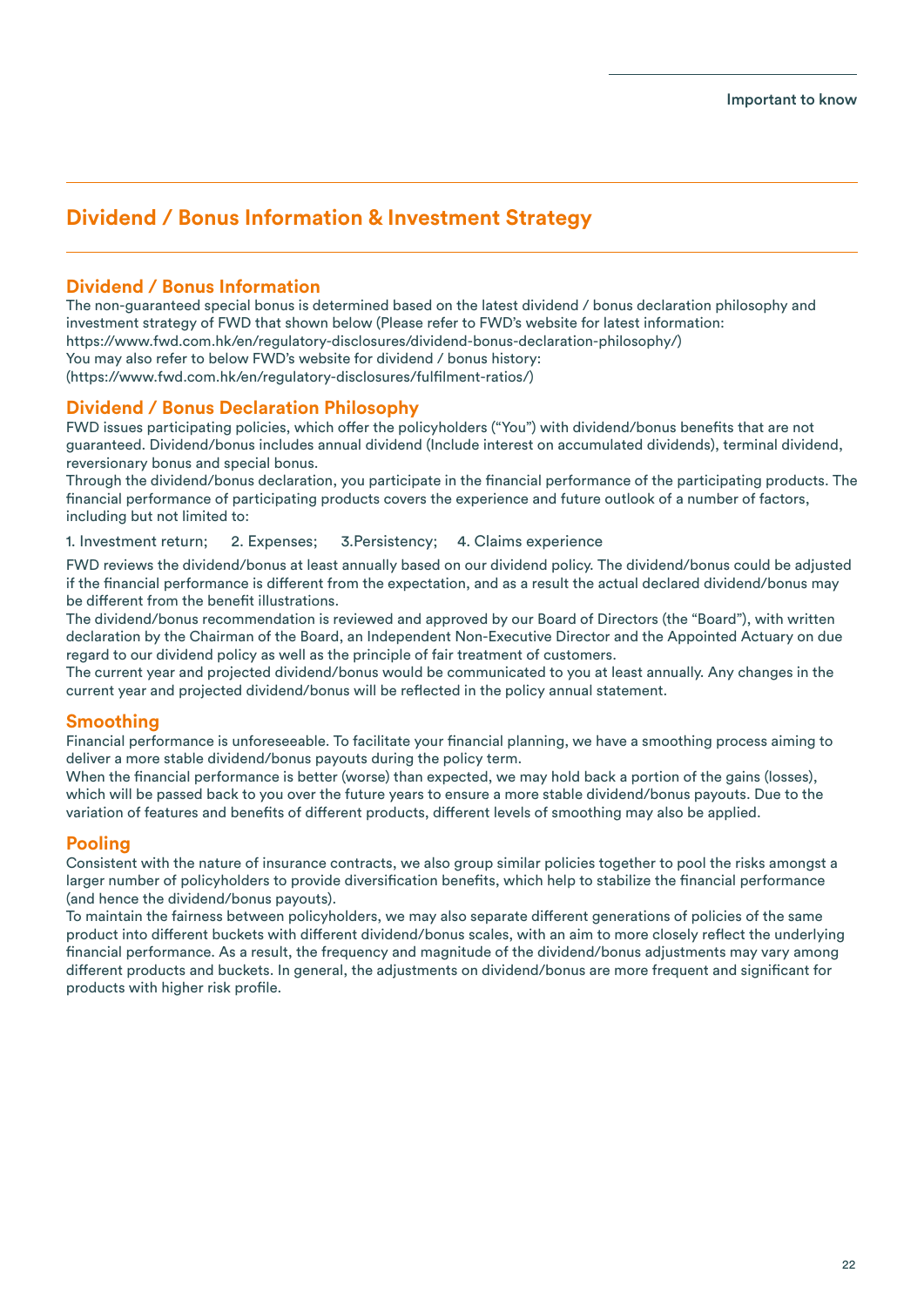### **Dividend / Bonus Information & Investment Strategy**

### **Investment Strategy**

FWD's investment strategies are customized for different products to optimize the return. In particular, these asset portfolios employ a balanced asset allocation investment strategy, which consists of

- Investment-grade fixed income-type securities
- Equity-type investments to enhance the investment performance in the long run. This may include listed equity, hedge funds, mutual funds, private equity and property

The current long-term target asset allocation of this product is as follows:

| <b>Asset type</b>            | <b>Target asset allocation</b> |  |
|------------------------------|--------------------------------|--|
| Fixed income-type securities | 50% - 70%                      |  |
| Equity-type investments      | 30% - 50%                      |  |

The asset portfolios also target to provide diversification across different geographic regions and industries to the extent the size of portfolio can support.

Currency exposure of the underlying policies is mitigated by closely matching either through direct investments in the same currency denomination or the use of currency hedging instruments. Currently, the majority of the asset is invested in the United States and Asia Pacific and denominated in USD.

Furthermore, the asset portfolio is actively managed by investment professionals to closely monitor the investment performance. In addition to conducting regular review, FWD also reserves the right to change the investment strategy and shall notify policyholders for any material changes.

### **Investment Vehicle**

The dividend/bonus rate will be influenced by the performance of the underlying investment portfolio, which consists of both xed income-type securities and equity-type investments. The performance is not static and will be highly affected by the change in market conditions:

### **Fixed income-type securities**

- The return of fixed income-type securities arise from the interest income ("the yield") attained at the purchase of the securities. Under a higher (lower) market interest rates environment, the company is more likely to attain higher (lower) interest income with the new money (e.g. proceeds from coupons, maturities, new contributions);
- The defaults or downgrades of the fixed income-type securities will result in unfavorable investment performance.

### **Equity-type investments**

- The movement of the market price of the equity-type investments will result in change in the market value of the portfolio. Rise (fall) in the market price will increase (decrease) the market value of the portfolio.
- The change in dividend-type income from the equity-type investments will impact the investment results. Higher (lower) dividend-type income from the underlying investment will improve (worsen) the investment results.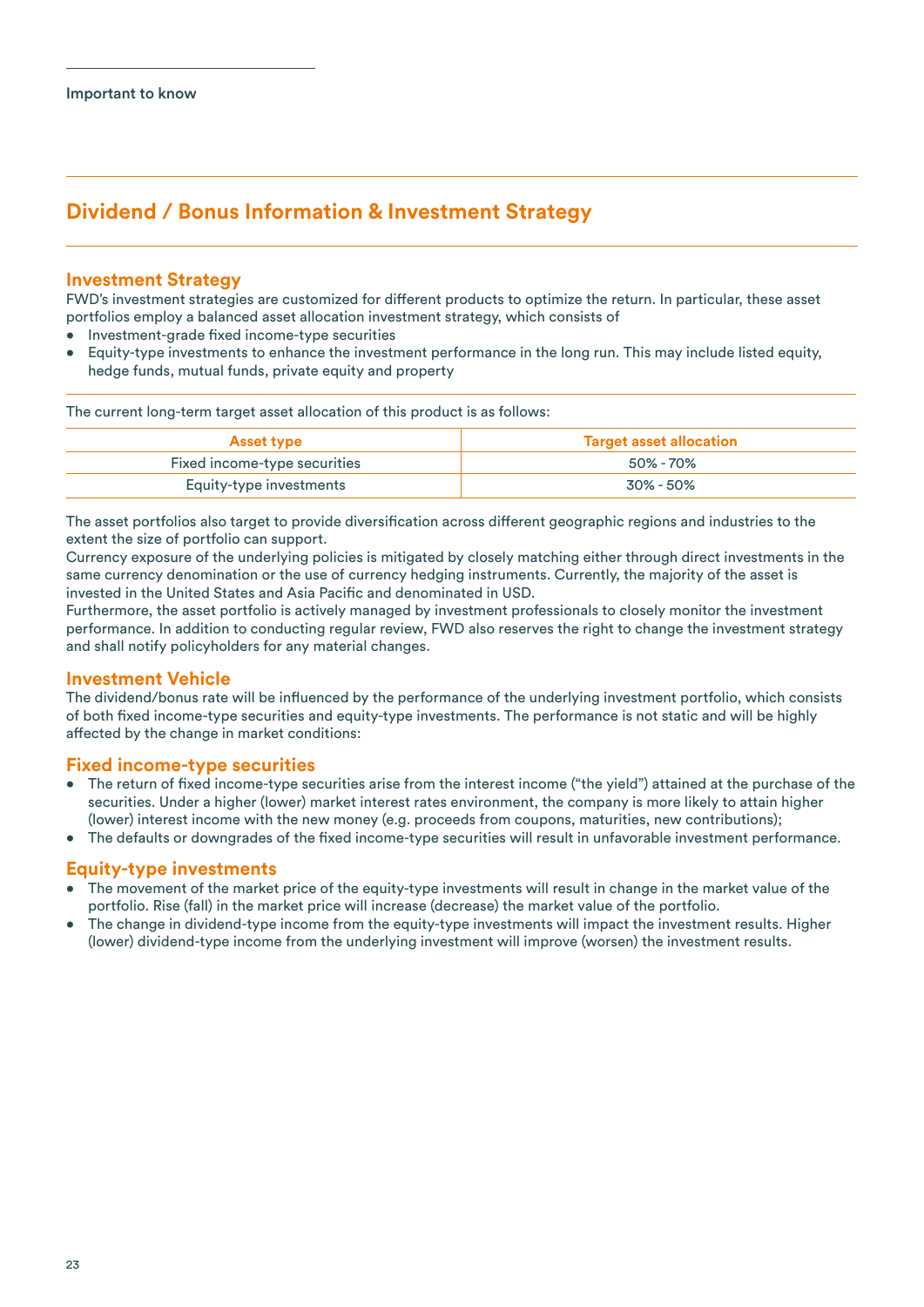### **Key Product Risks**

### **Credit risk**

This product is an insurance policy issued by FWD. The application of this critical illness insurance product and all benefits payable under your policy are subject to the credit risk of FWD. You will bear the default risk in the event that FWD is unable to satisfy its financial obligations under this insurance contract.

### **Liquidity risk**

This product is a long term insurance policy. This policy of long term insurance will be made for certain determined term of years starting from the policy effective date to the policy maturity date. The policy contains value and, if you surrender your policy in the early policy years or before its maturity date, the amount you get back may be considerably less than the total premium you have paid. Application of the Plan may constitute the liquidity risk to your financial condition. You need to bear the liquidity risk associated with the Plan.

### **Exchange rate and currency risk**

The application of this insurance product with the policy currency denominated in a foreign currency is subject to that foreign currency's exchange rate and currency risk. The foreign currency may be subject to the relevant regulatory bodies' control (for example, exchange restrictions). If your home currency is different from the policy currency, please note that any exchange rate fluctuation between your home currency and the policy currency of this insurance product will have a direct impact on the amount of premium required and the value of benefit(s) to be received. For instance, if the policy currency of the insurance product depreciates substantially against your home currency, there is a negative impact on the benefits you receive from the product. If the policy currency of the insurance product appreciates substantially against your home currency, your burden of the premium payment is increased.

### **Inflation risk**

The cost of living in the future may be higher than now due to the effects of inflation. Therefore, the benefits under this policy may not be sufficient for the increasing protection needs in the future even if FWD fulfills all of its contractual obligations.

### **Early surrender risk**

If you surrender your policy in the early policy years or before its maturity date, the amount of the benefit you will get back may be considerably less than the total amount of the premiums you paid.

### **Non-guaranteed benets**

Non-guaranteed benefits (including but not limited to Annual Dividend / Special Bonus) are not guaranteed and are determined at FWD's discretion based on its Dividend / Bonus declaration philosophy.

### **Premium adjustment**

The premium is non-guaranteed during premium payment term and may significantly increase due to factors including but not limited to claims experience and policy persistency. However, the premium will not be increased based on the age of the Insured on his or her next birthday.

### **Premium term and non-payment of premium**

The premium payment term of the policy is 10, 15, 20 or 25 years.

FWD allows a grace period of 30 days after the premium due date for payment of each premium. If a premium is still unpaid at the expiration of the grace period and the policy has no cash value, the policy will be terminated from the date the first unpaid premium was due. If the policy has any loanable cash value, FWD shall automatically advance the amount of premium due as a loan against such loanable cash value of the policy. Once the total amount of outstanding loan and interest accrued thereon is equal to or exceeds the loanable cash value of the policy, the policy will be terminated and you may lose all of your benefits.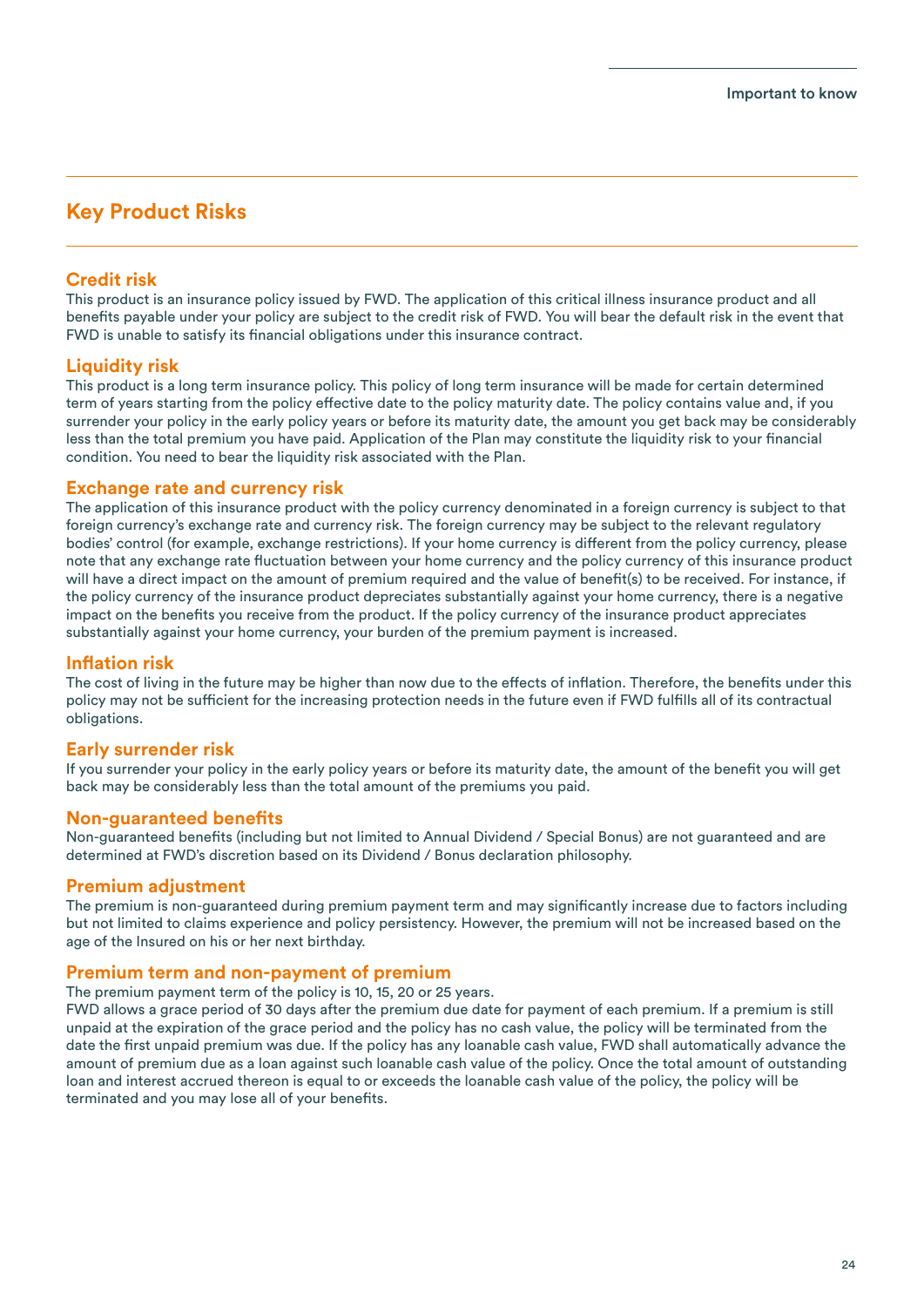### **Key Product Risks**

### **Termination conditions**

The policy shall terminate on the earliest of the following:

- 1. On the date you surrender your policy.
- 2. On the date of the Insured's death.
- 3. From the premium due date, if you have not paid your premiums after the 30-day premium grace period or 365-day extended grace period (as the case may be) unless the automatic premium loan applies.
- 4. On the date your outstanding policy loan amounts (including interest and automatic premium loans) are equal to or greater than the cash value (excluding Special Bonus) of this policy.
- 5. On the date that (1) the total amount of Crisis Benefit Claims paid and/or payable reaches 1000% of the Initial Sum Insured, (2) Cancer Booster Benefit (if applicable) has been paid or terminated and (3) Extended Critical Medical Care Benefit (if applicable) has been paid twice or terminated.
- 6. On the policy Expiry Date.

### **Exclusions**

This policy shall not cover any loss / claim directly or indirectly caused by or resulting from the below exclusions listed that apply for following benefits:

#### **Death Benefit, Additional Coverage Benefit (Death Benefit) and Compassionate Death Benefit**

• We will not pay any Death Benefit, Additional Coverage Benefit (Death Benefit) or Compassionate Death Benefit if the death arises from suicide or a self-inflicted act by the Insured within 13 months after the protection starts, restarts, or is increased (for the increased amount). This applies regardless of the Insured's mental state. Instead, we will pay an amount equal to any premium we received without interest, after taking off any benefits we have paid and amounts owed to us and any outstanding insurance levy.

#### **Multiple Crisis Benefit, Additional Coverage Benefit (Crisis Benefit for Major Crises), Critical Medical Care Benefit, Cancer Booster Benefit, Additional Benefit for Designated Cancer, Extended Critical Medical Care Benefit, Life Impact Benefit and Benign Tumour Extra Benefit**

- The illness or accidental Injury being claimed for arises from an attempted suicide or a self-inflicted act by the Insured regardless of the Insured's mental state.
- $\bullet$  A claim arises because you, the Insured, or the beneficiary participated in an unlawful act.
- If any condition arising out of consumption of poisoning drugs, psychiatric drug, drug abuse, alcohol abuse, abuse of solvents and other substances unless prescribed by a Medical Practitioner for treatment.
- If the illness relates to HIV or AIDS and/or any mutations, derivations or variations thereof, which is derived from an HIV infection, unless the claim is for the following Major Crises or Serious Disease, which meet all of the requirements shown under Section 10 (Medical definitions for major crises) or Section 11 (Medical definitions for serious diseases) of policy provisions (as the case maybe):
	- HIV due to assault.
	- HIV due to blood transfusion.
	- HIV due to organ transplantation.
	- Occupationally acquired HIV.

#### **Special Benefit for Infant**

• A claim arises because you, the Insured, or the beneficiary participated in an unlawful act.

#### **Others**

Please refer to the provisions for the exclusion for the Extended Grace Period Benefit and other benefits.

**This product material is for reference only and is indicative of the key features of the product. For the full and exact terms and conditions and the full list of exclusions of the product, please refer to the policy provisions of this product. In the**  event of any ambiguity or inconsistency between the terms of this leaflet and the policy provisions, the policy provisions **shall prevail. In case you want to read the terms and conditions of the policy provisions before making an application, you can obtain a copy from FWD. The policy provisions of the product are governed by the laws of Hong Kong.**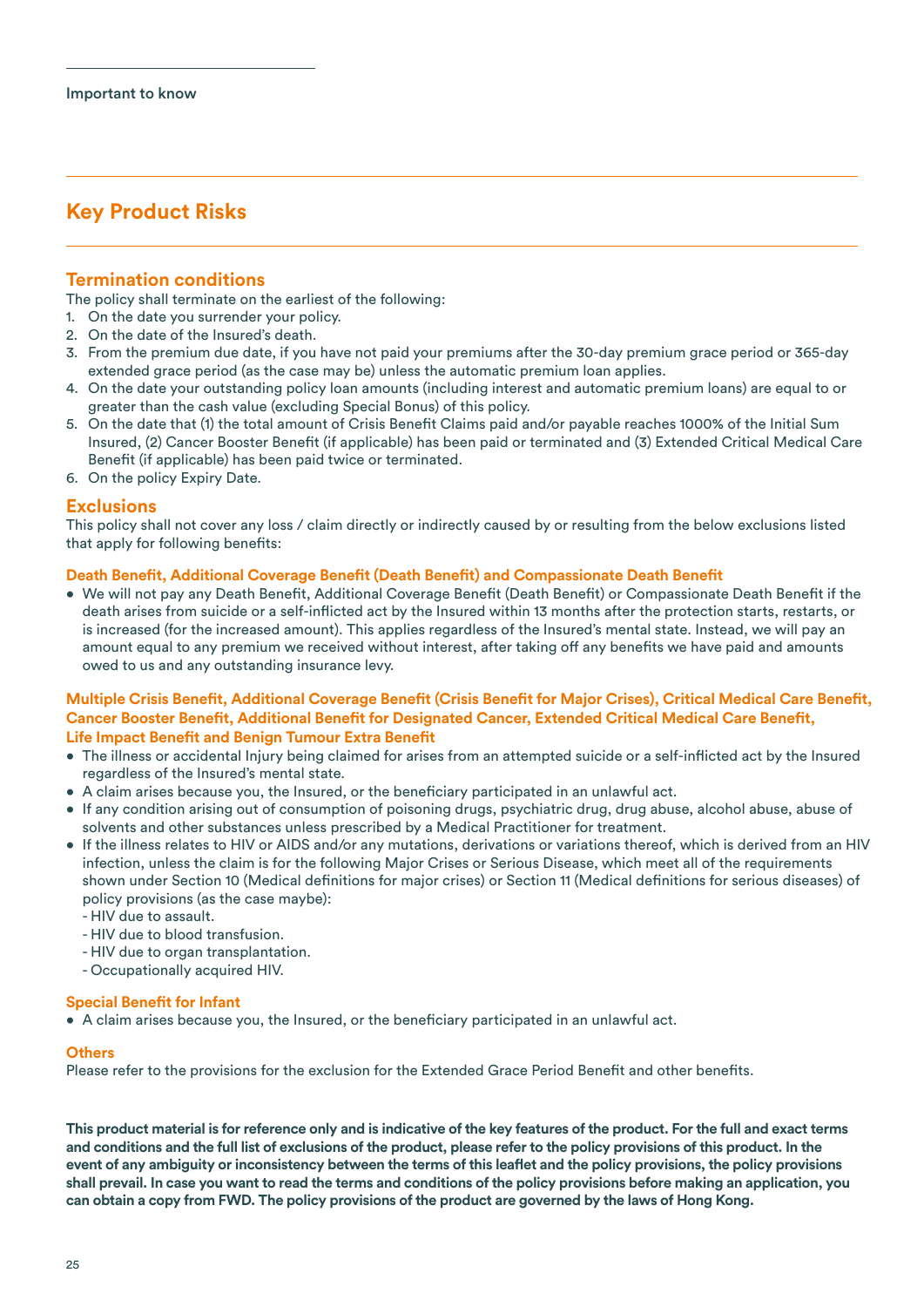### **Important Notes**

### **Cancellation Right within Cooling-off Period**

If you are not fully satisfied with this policy, you have the right to change your mind.

We trust that this policy will satisfy your financial needs. However, if you are not completely satisfied, you have the right to cancel and obtain a full refund of the insurance premium paid by you and levy paid by you without interest by giving us written notice. Such notice must be signed by you and received directly by the office of FWD within 21 calendar days immediately following either the day of delivery of the policy or a Cooling-off Notice to you or your nominated representative, whichever is the earlier. The notice is the one sent to you or your nominated representative (separate from the policy) notifying you of your right to cancel within the stated 21 calendar day period. No refund can be made if a claim payment under the policy has been made prior to your request for cancellation. Should you have any further queries, you may (1) call our Customer Service Hotline on 3123 3123; (2) visit our FWD Insurance Solutions Centres; (3) email to cs.hk@fwd.com and we will be happy to explain your cancellation rights further.

### **Cancellation Right after Cooling-off Period**

To surrender the policy, the Policy Owner needs to send FWD a completed surrender form or by any other means acceptable by FWD.

### **Automatic Exchange of Financial Account Information**

FWD must comply with the following requirements of the Inland Revenue Ordinance to facilitate the Inland Revenue Department automatically exchanging certain financial account information:

- I. To identify accounts as non-excluded "financial accounts" ("NEFAs");
- II. To identify the jurisdiction(s) in which NEFA-holding individuals and NEFA-holding entities reside for tax purposes;
- III. To determine the status of NEFA-holding entities as "passive non-financial entities (NFEs)" and identify the jurisdiction(s) in which their controlling persons reside for tax purposes;
- IV. To collect information on NEFAs ("Required Information") which is required by various authorities; and
- V. To furnish Required Information to the Inland Revenue Department.

The Policy Owner must comply with requests made by FWD to comply with the above listed requirements.

### **Incorrect disclosure or non-disclosure**

Your policy is based on the information you and the Insured gave FWD during the application process. It is important that you and the Insured were truthful and accurate with all of the information you provided, as this information helped FWD to decide if you and they were eligible for the policy, and what you need to pay.

You or the Insured are/is required to disclose all material facts in response to FWD's underwriting questions. Material facts are the facts, information or circumstances, in particular medically-related facts, e.g. medical history, smoking status, etc., that would influence the judgment of FWD in setting the premium, or in determining whether to insure the risk. If you or the Insured are/is uncertain as to whether or not a certain piece of information is material, please take a cautious approach and disclose it to FWD.

You should let us know immediately if the information you or the Insured gave us was inaccurate, misleading, or exaggerated. If you or the Insured did not provide accurate and truthful information, or you or they gave misleading or exaggerated information, your benefits or premium under your policy may be affected, and in some cases we may cancel your policy.

### **How to make a claim**

Please tell us as soon as possible if you need to make a claim under your policy.

We must be advised within 90 days of the event leading to the claim. If we are not advised in this time frame, we may refuse the claim.

Please refer to policy provision for the details of claims procedures of each benefit.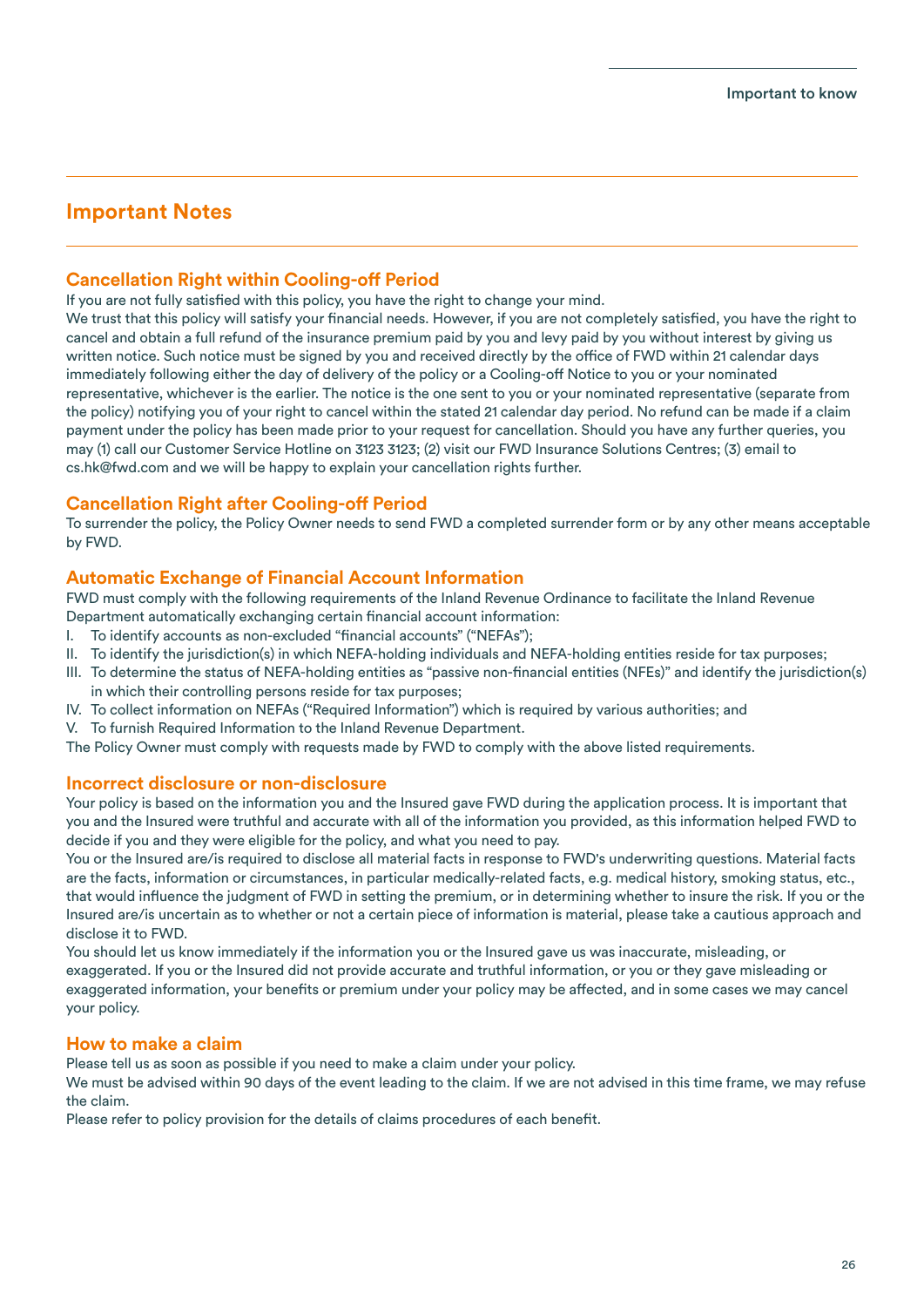### **Important Words**

### **Confinement or Confined**

The period when the Insured stays in a Hospital as an in-patient for Medically Necessary treatment of an illness or Injury. The Hospital stay must be for at least 6 continuous hours or, if this does not happen, the Hospital must charge for room and board. The Insured cannot leave the Hospital before he or she is discharged. Confinement ends when the Hospital issues its final accounts in preparation for the Insured to formally leave, or be discharged from, the Hospital.

### **Disease(s)**

The disease(s) covered under this policy are shown in a table in Section 9 (List of diseases covered) of policy provisions. In the list of Major Crises, Serious Diseases and Juvenile Diseases, each disease is presented in a row and identified by the number as shown in the 1<sup>st</sup> column of each row. Each disease is classified into 3 sickness conditions, namely Major Crises, Serious Diseases and Juvenile Diseases as set out in the  $2^{nd}$ ,  $3^{rd}$ ,  $4^{th}$  and  $5^{th}$  columns of each row respectively in the said Section 9. Some diseases do not contain all the said 3 sickness conditions and "-" will be indicated at the relevant column if that particular sickness condition does not exist in that disease. A disease as defined and classified under "Benign Disease" will be included in the list of Benign Disease covered in Crisis OneCover Prime. Each disease is further defined in Section 10, Section 11, Section 12 or Section 13 (as the case may be) of policy provisions.

#### **First Confirmed Diagnosis**

The first time that a diagnosis of a Major Crisis, Serious Disease, Juvenile Disease or Benign Disease (as the case may be) is made by a Medical Practitioner and confirmed by histopathological and / or cytopathological patterns and / or radiological tests, blood tests and / or other laboratory tests results. Date of diagnosis of a Major Crisis, Serious Disease, Juvenile Disease or Benign Disease suffered by the Insured will be the day when tissue specimen, culture, blood specimen or any other laboratory investigation upon which the diagnosis is determined is first taken from the Insured. For cancer and carcinoma-in-situ or early stage malignancy of specific organs and benign disease, a diagnosis based on history, physical and radiological ndings only will not meet the standards of diagnosis required by this policy.

### **Invasive Life Support**

A medical service, procedure or supply which is necessary and is:

- Extracorporeal Membrane Oxygenation (ECMO); or
- Left ventricular assist device (LVAD) or intra-aortic balloon pump; or

• Ventilatory support by invasive artificial airway (endotracheal tube or tracheostomy tube) for a minimum of 3 days. The following are not covered: Prolonged admission and ventilation in Intensive Care Unit or surgery done for organ donation; admission to Intensive Care Unit or surgery for cosmetic, weight reduction or gender transformation purposes; hospitalisation for psychiatric or mental illness; surgery to correct vision or refractory disorder; or hospitalisation to High Dependency Unit (HDU), or general hospital ward. However, ventilation by any non-invasive ventilator such as CPAP, BiPAP or Face mask, is specifically excluded.

### **Medically Necessary**

The treatment, medication, or mobility aid is necessary according to a Medical Practitioner to diagnose, relieve or cure the illness or Injury being claimed for, and where all of the following are true.

- The Insured's medical condition will be negatively affected if the treatment is not carried out.
- The treatment is widely accepted within the medical profession in Hong Kong or the country of treatment as being effective, appropriate and essential based on recognised medical standards of the specialty involved.
- The treatment is not experimental or for cosmetic or aesthetic purposes.
- The treatment is not only to prevent illness or Injury.

• The treatment is not for the personal convenience or comfort of the Insured or any person who cares for the Insured. We will not treat a stay in Hospital as Medically Necessary if the Insured can be safely and adequately treated in any other facility.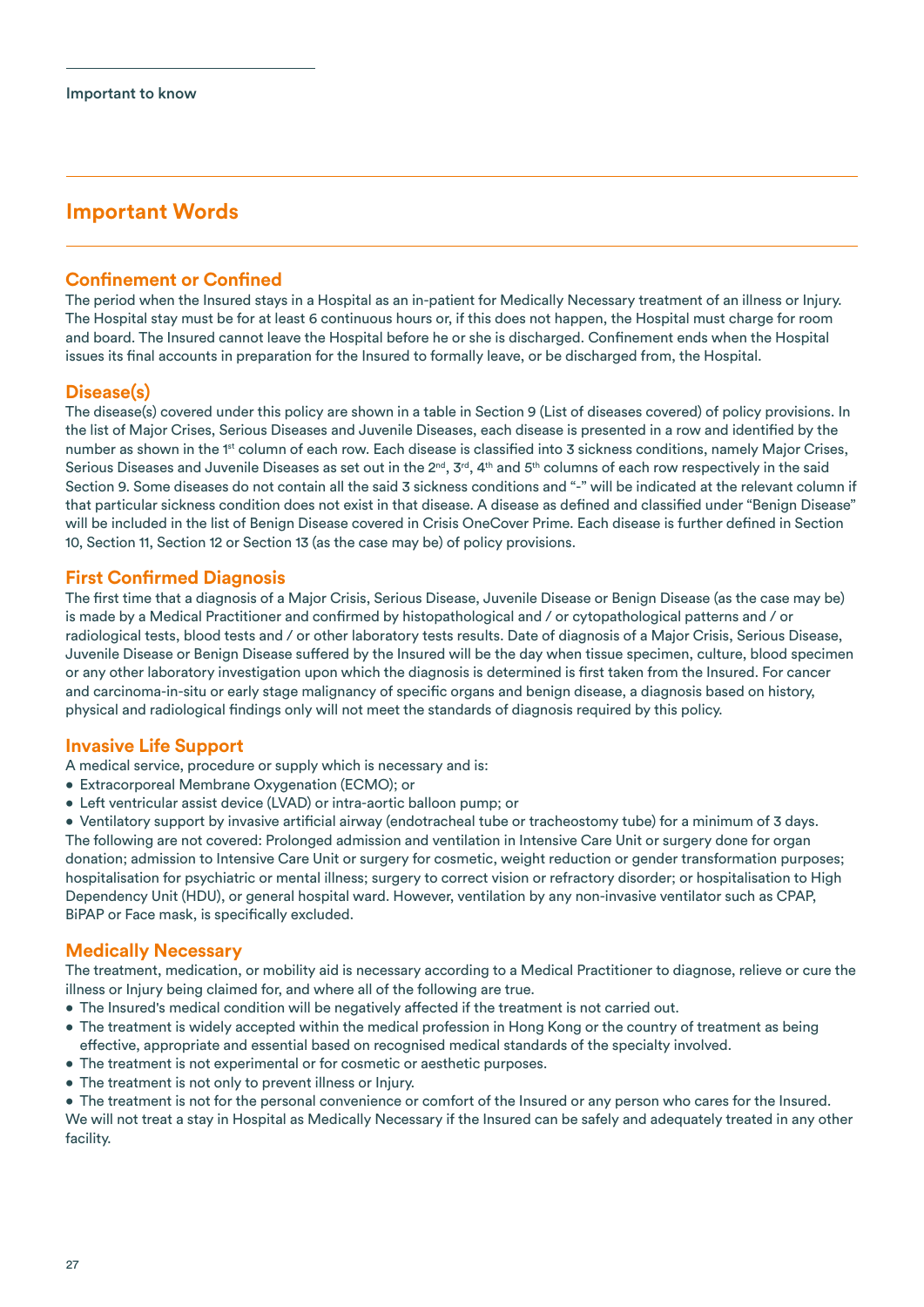### **Important Words**

### **Pre-existing Conditions**

Any condition or illness in respect of an Insured, which existed or was existing; or where its direct cause existed or was existing; or where the Insured and / or the Policy Owner was aware or should reasonably have been aware of signs or symptoms of the condition or illness; or where any laboratory test or investigation showed the likely presence of the condition or illness, in each case, prior to the Policy Date.

### **Reasonable and Customary**

In relation to a fee, a charge or an expense, any fee or expense which

- is actually charged for treatment, supplies or medical services that are Medically Necessary and in accordance with standards of good medical practice for the care of an ill or injured person under the care, supervision or order of a Medical Practitioner;
- does not exceed the usual or reasonable average level of charges for similar treatment, supplies or medical services in the location where the expense is incurred;
- does not include charges that would not have been made if no insurance existed; and
- does not exceed the actual fee, charge or expense incurred.

We may adjust benefit(s) payable under this policy for fees or expenses that we judge not to be reasonable and customary after comparing with fee schedules used by the government, relevant authorities or recognised medical associations in the location where the fee or expense is incurred.

### **Declarations**

- This product is underwritten by FWD. FWD is solely responsible for all features, policy approval, coverage and benefit payment under the product. FWD recommends that you carefully consider whether the product is suitable for you in view of your financial needs and that you fully understand the risk involved in the product before submitting your application. You should not apply for or purchase the product unless you fully understand it and you agree it is suitable for you. Please read through the following related risks before making any application of the product.
- This product material is issued by FWD. FWD accepts full responsibility for the accuracy of the information contained in this product material. This product material is intended to be distributed in the Hong Kong Special Administrative Region ("Hong Kong") only and shall not be construed as an offer to sell, a solicitation to buy or the provision of any insurance products of FWD outside Hong Kong. All selling and application procedures of the product must be conducted and completed in Hong Kong.
- This product is an insurance product. The premium paid is not a bank savings deposit or time deposit. The product is not protected under the Deposit Protection Scheme in Hong Kong.
- This product is a participating life product with savings element. The premium of this plan has covered the costs of insurance and the related costs of the policy despite the product brochure / leaflet and / or the illustration documents of this plan having no schedule / section of fees and charges or no additional charge noted other than the premium.
- The product is a participating life product. If you surrender your policy before its maturity date, the amount you get back may be less than the total premium you have paid.
- All underwriting and claims decisions are made by FWD. FWD relies upon the information provided by the applicant and the Insured in the insurance application to decide to accept or decline the application with a full refund of any premium paid and any insurance levy paid without interest. FWD reserves the right to accept / reject any insurance application and can decline your insurance application without giving any reason.
- All the above benefits and payment are paid after deducting policy debts (if any, e.g. unpaid premiums or policy loan with interest).